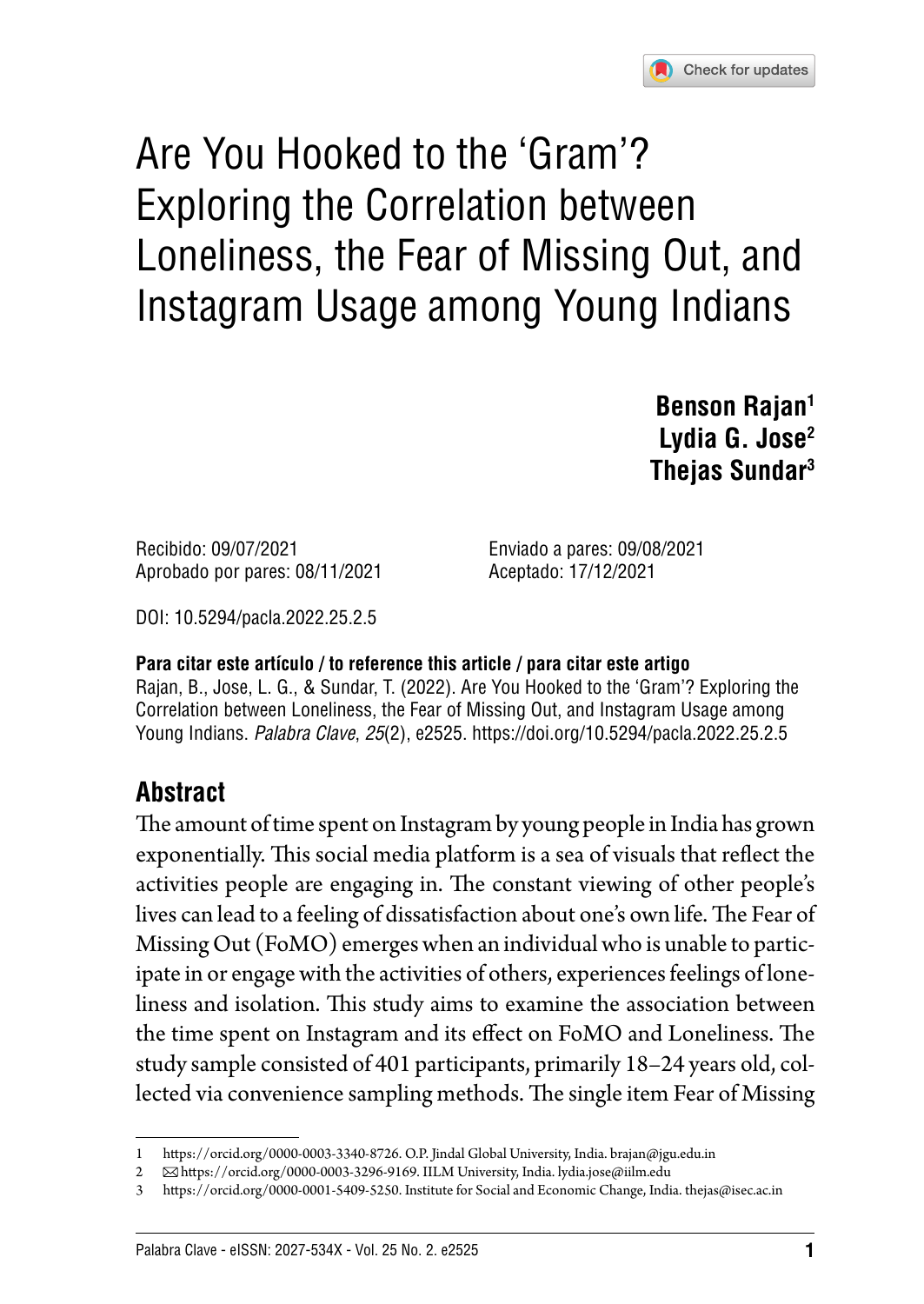Out short form (FoMOsf) and the three-item Loneliness scale were administered to participants to measure FoMO and loneliness, respectively. Descriptive and inferential statistics were used to analyze the data. A one-way analysis of variance was computed between the time one spends on Instagram and the variables of FoMO and loneliness. The analysis uncovered a statistically significant difference between the increasing amount of time spent on Instagram, that is, less than one hour, 1–2 hours, and three or more hours for FoMO  $[F (2,398) = 17.92, p < 0.05]$  and loneliness  $[F (2,398)$  $= 3.57, p \le 0.029$ . Therefore, more time spent on Instagram results in individuals experiencing significantly greater levels of FoMO and loneliness.

#### **Keywords (Source: Unesco Thesaurus)**

Instagram; social media; India; young people; loneliness; fear of missing out; FoMO.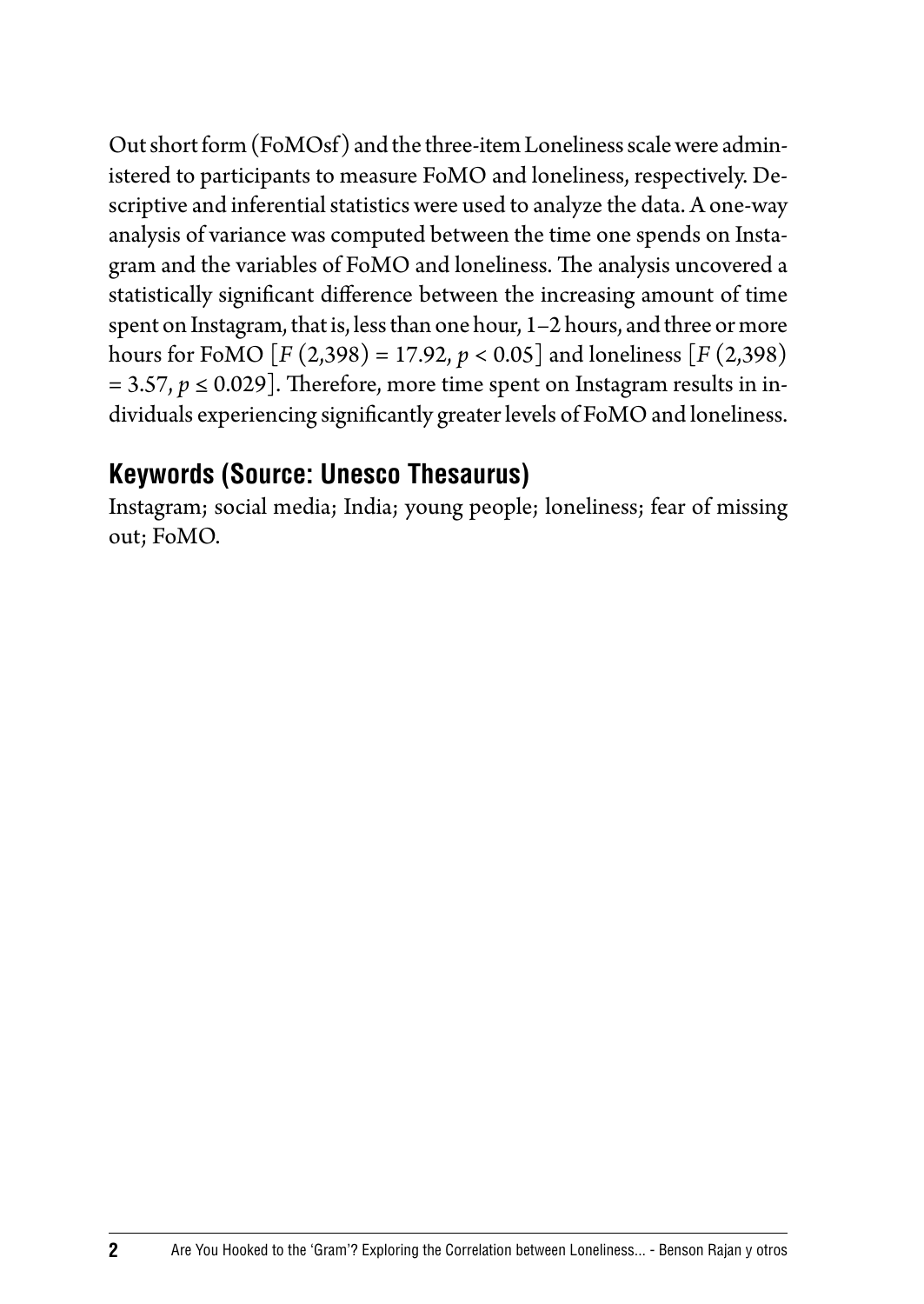# ¿Enganchados al "Insta"? Exploración de la correlación entre la soledad, el miedo a perderse de algo y el uso de Instagram entre jóvenes indios

#### **Resumen**

La cantidad de tiempo que los jóvenes de la India pasan en Instagram ha crecido de manera exponencial. Esta plataforma de redes sociales es un mar de imágenes que reflejan las actividades que realizan las personas, pero la visualización constante de la vida de otras personas puede generar un sentimiento de insatisfacción con respecto a la propia vida. El miedo a perderse de algo (FoMO, por sus siglas en inglés) surge cuando una persona que no puede participar o comprometerse con las actividades de los demás experimenta sentimientos de soledad y aislamiento. El presente estudio tiene como objetivo examinar la asociación entre el tiempo dedicado a Instagram y su efecto en el FoMO y la soledad. La muestra del estudio consta de 401 participantes, principalmente entre los 18 y 24 años de edad, involucrados mediante métodos de muestreo por conveniencia. Se aplicó a los participantes el formulario abreviado del FoMO de un solo ítem (FoMOsf) y la escala de soledad de tres ítems para medir el FoMO y la soledad, respectivamente. Se utilizó estadística descriptiva e inferencial para analizar los datos y se realizó un análisis de varianza de una vía entre el tiempo que uno pasa en Instagram y las variables FoMO y soledad. En el análisis, se descubrió una diferencia estadísticamente significativa entre el aumento de la cantidad de tiempo dedicado a Instagram, es decir, menos de una hora, 1 a 2 horas y tres o más horas para el FoMO [*F* (2398) = 17,92, *p* < 0,05] y la soledad [*F* (2.398) = 3,57, *p* ≤ 0,029]. Por lo tanto, pasar más tiempo en Instagram hace que las personas experimenten niveles significativamente mayores de FoMO y soledad.

#### **Palabras clave (Fuente: Tesauro de la Unesco)**

Instagram; redes sociales; India; jóvenes; soledad; miedo de perderse de algo.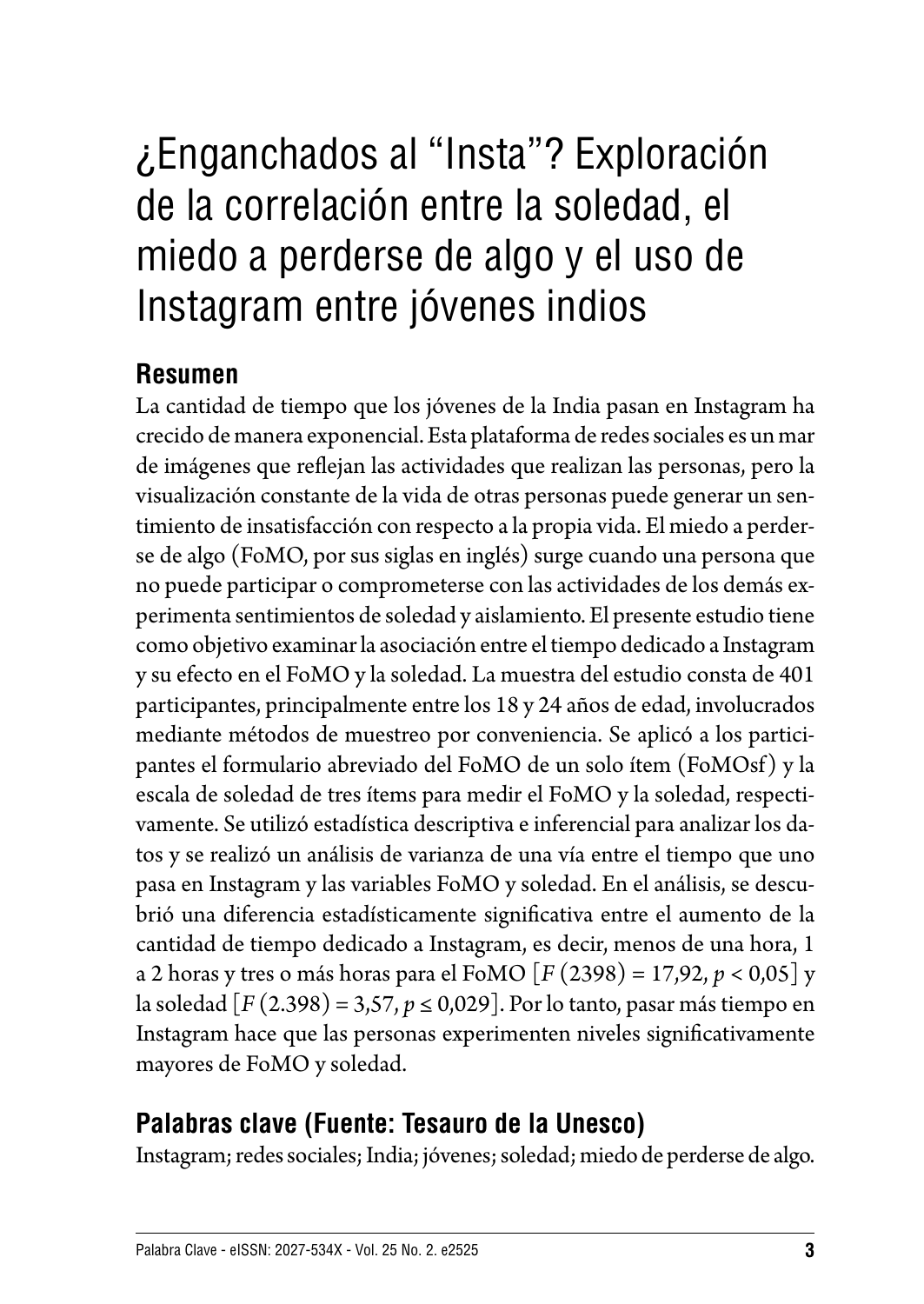## Engajando o "Insta"? Exploração da correlação entre solidão, medo de ficar de fora e uso do Instagram entre jovens indianos

#### **Resumo**

A quantidade de tempo que os jovens da Índia passam no Instagram vem crescendo de maneira exponencial. Essa plataforma de redes sociais é um mar de imagens que refletem as atividades que as pessoas realizam, mas a visualização constante da vida de outras pessoas pode gerar um sentimento de insatisfação a respeito da própria vida. O medo de ficar de fora (FoMO, por sua sigla em inglês) surge quando uma pessoa que não pode participar ou se comprometer com as atividades dos demais experimenta sentimentos de solidão e isolamento. Este estudo tem o objetivo de analisar a associação entre o tempo dedicado ao Instagram e seu efeito no FoMO e na solidão. A amostra do estudo consta de 401 participantes, principalmente entre 18 e 24 anos de idade, envolvidos mediante métodos de amostragem de conveniência. Foi aplicado aos participantes o questionário abreviado do medo de ficar de fora de um só item (FoMOsf) e o inventário de solidão de três itens para avaliar o FoMO e a solidão, respectivamente. Foi utilizada estatística descritiva e inferencial para analisar os dados e foi realizada uma análise de variância de uma via entre o tempo gasto no Instagram e as variáveis FoMO e solidão. Na análise, foi constatada uma diferença estatisticamente significativa no aumento da quantidade de tempo dedicado ao Instagram, isto é, menos de uma hora, de 1 a 2 horas e 3 horas ou mais para o FoMO  $[F (2398) = 17,92, p < 0,05]$  e a solidão  $[F (2.398) = 3,57, p \le 0,029]$ . Portanto, passar mais tempo no Instagram faz com que as pessoas experimentem níveis significativamente maiores de FoMO e de solidão.

#### **Palavras-chave (Fonte: tesauro da Unesco)**

Instagram; redes sociais; Índia; jovens; solidão; medo de estar perdendo algo.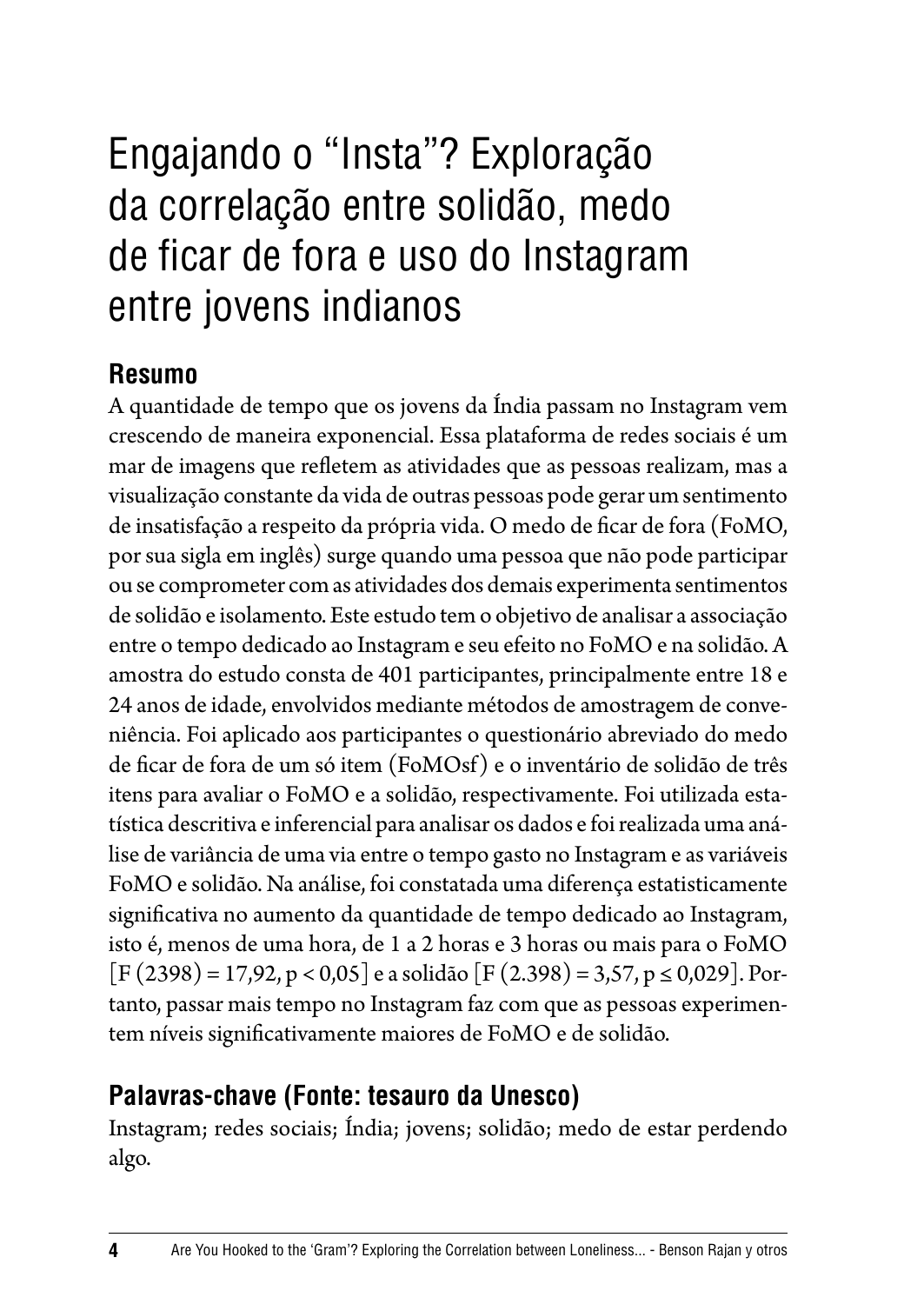## Introduction

Instagram has become one of the most popular social networking sites for young people, and India has ranked first for the greatest number of users with a growth of 16.7 per cent after the United States, with both the countries having 140 million users (Clement, 2020; Hootsuite, 2021). It is easily accessible on smartphones as an application, enabling an exchange of user-generated content (Kohler et al., 2020). It helps young people stay in touch with each other, post news about themselves, and follow others who share their interests. It builds a community of like-minded individuals who share the highlights of their life using this platform. This decade has seen Instagram become one of the most prominent socializing spaces, and the amount of time spent on Instagram by young people has consistently increased over time, in contrast to other social networking sites such as Facebook (eMarketer Editors, 2019).

Social networking sites enable people to create profiles for themselves through which they are exposed to a vast display of information about others' lives (Fardouly et al., 2015). Instagram is such a social media site that allows sharing photos and videos of oneself and one's various interests, leading to social comparison among users (Yang et al., 2018). Studies have shown that young people spend more time on Instagram than on Facebook (Salomon, 2013). One of the reasons that studies cite is the psychological drive that motivates youngsters to take pictures and share them on the app almost instantaneously (Abbott et al., 2013). Users also keep their profiles public on Instagram, enabling anyone, including famous influencers and celebrities, to like or comment on a picture that one posts. The hashtags on each post allows for effortless searches and provides more visibility to a larger crowd than the existing friend circle that a user may follow (Lup et al., 2015). Studies have shown that extreme usage of Facebook predicts social/emotional loneliness (Wang et al., 2018). However, limited studies have been conducted on the picturesque enriched social media Instagram and its relation with loneliness and fear of missing out.

The Instagram experience is visually dominant, providing cues that an audience can interpret and consume. These visuals enable people to make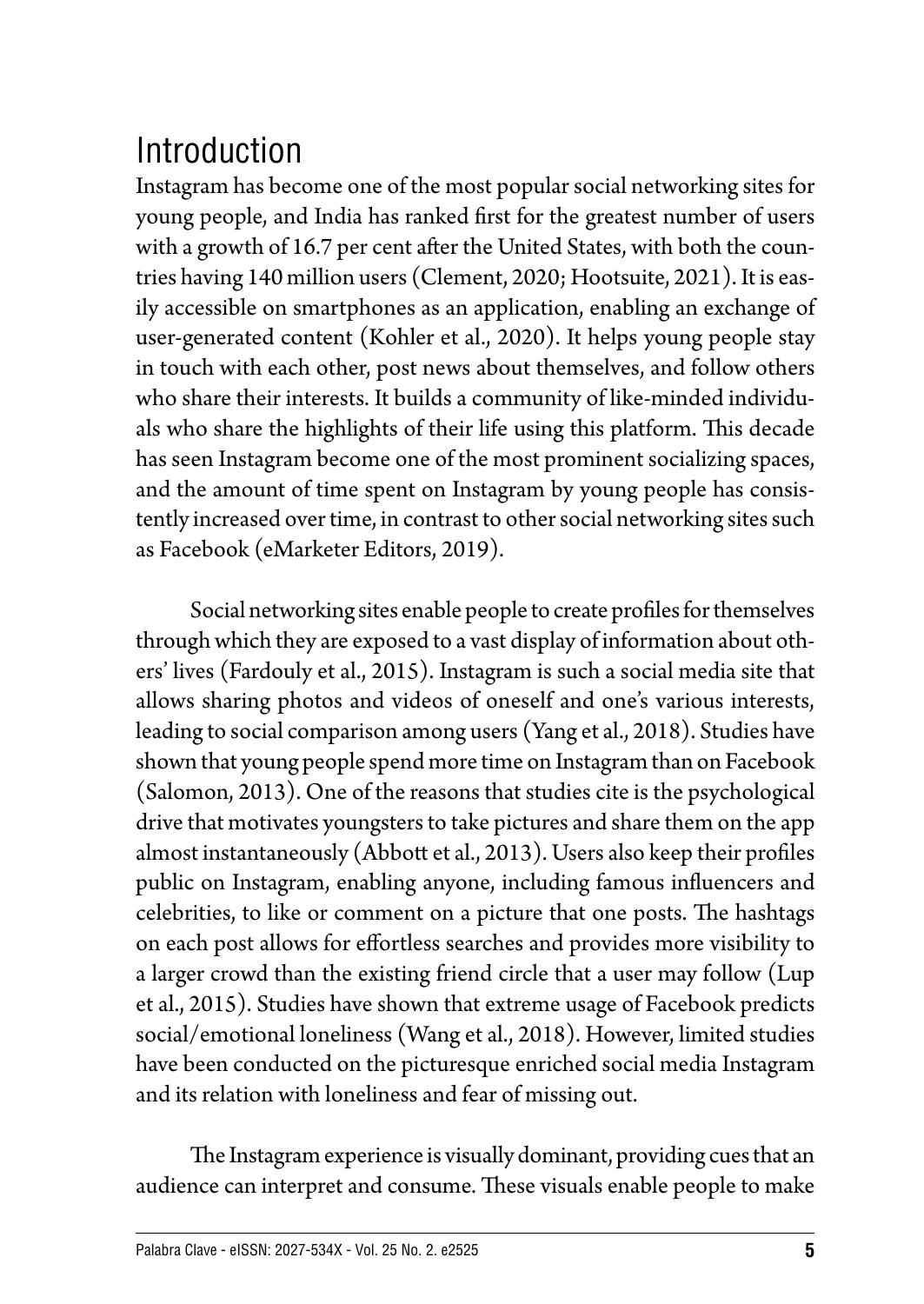educated guesses about people's social status, education, income, family background, and relationships, among other things (Reiss & Tsvetkova, 2019). Part of these guesses is a focus on the self, which involves the opportunity of engaging in any activity at the cost of missing out on others. This is the concept of fear of missing out (FoMO). It refers to the "pervasive apprehension that others might be having rewarding experiences from which one is absent" (Przybylski et al., 2013). The concept of FoMO arises in a person when the psychological deficiency for competence and relational needs occurs within themselves. One way people try to fulfil this need is by using social networking sites where they can have a consistent and constant flow of social and informational rewards (Deci & Ryan, 1985).

With social media, people constantly feel compelled to check their Instagram account to ensure that their current experience is not inferior to other experiences they could be having elsewhere. So, the lack of access to Instagram information leads to FoMO (Hampus & Lood Thelandersson, 2020). Viewing others' lives on Instagram highlights the gaps in one's own experiences, thus creating the fear of an unlived life.

The use of social media has been compared to cocaine addiction, but not as intense. Trevor Haynes (2018) explained how people's brains release a pleasure-giving chemical known as dopamine when using social media platforms such as Facebook, Instagram, and Snapchat. The 60-minute interview (Cooper, 2017) explained how Instagram's notification algorithms withheld "likes" on pictures at times, to deliver them in larger bursts. Consequently, a person might be able to see only fewer responses to one's post but later will receive a larger number of likes. This algorithm, according to Haynes, lets the dopamine centres in one's brain be influenced by the initial negative response, so that they have a dopamine release when they see a sudden influx of social approval from their posts later (Haynes, 2018). Such influx of larger bursts of appreciation leads a person to keep coming back to the app, and the lack of it can create a sense of FoMO within oneself. Therefore, this study aims to examine the association between time spent on the social media app Instagram and whether it results in FoMO and Loneliness in the youngsters in India. The study is conducted using the convenience sampling method with 401 participants aged 18-24 years.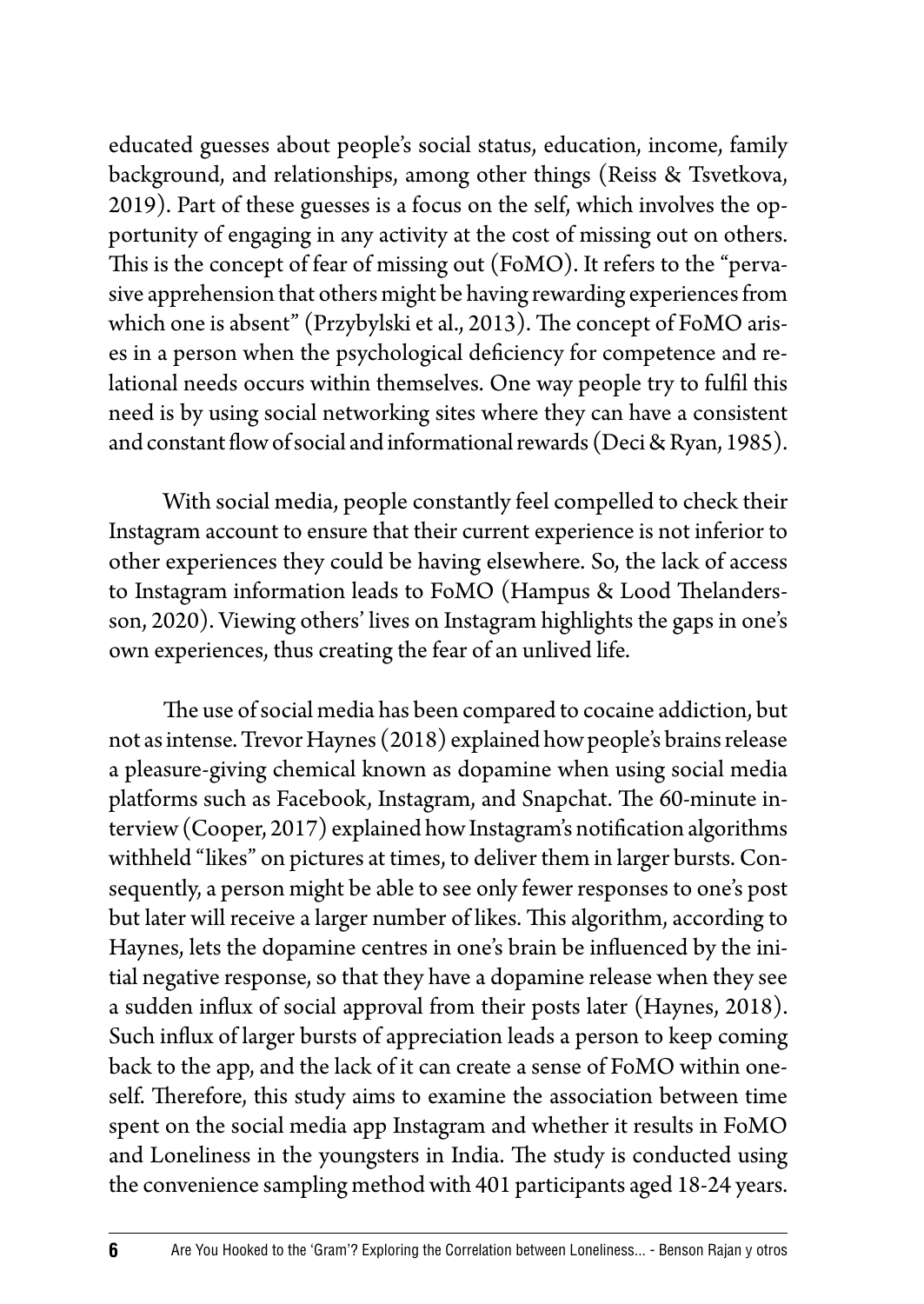### Literature review

Many studies have been conducted on social media's effects on consumers' loneliness and self-representation. However, these studies show contradictory findings, and their conclusions are subject to many conditions posed by the research itself. Some research papers suggest a positive impact on loneliness, anxiety, depression with the usage of social networking sites (Nowland et al., 2017; Pittman & Reich, 2016; Song et al., 2014), while some others say that there is a pervasive influence on social or emotional loneliness and self-representation in individuals (Blachnio et al., 2016; Dibb & Foster, 2021; Hunt et al., 2018; Riehm et al., 2019).

Users on social media generally display themselves selectively and build an identity or depict characteristics that they prefer to portray to their friends (Vogel et al., 2014). Positive appraisals available on social media platforms, such as comments, likes, and others, build an involuntary tendency within users' minds to compare their lives with that of users who have more followers. Comparing information present on social media is ubiquitous and generally performed by most users (Appel et al., 2016). Likewise, the lack of appraisal on social media makes users feel lonely and less appreciated. The kind of message conveyed on social media itself can be considered a key component for a user's source of low self-esteem. Viewing other posts that convey happiness and better lives makes users compare their lives with the one portrayed on social media, causing them to believe theirs are less satisfactory (Stapleton et al., 2017).

There have been studies on screen time and its positive correlation to depression (Twenge et al., 2017). However, research on Instagram usage is limited and primarily focuses on women and body image concerns (Rajan, 2018).Most of the studies on social networking sites have explored the role of social comparison and peer envy in depression (Tandoc et al., 2015). An experimental study found that if social media usage on the phone were limited to 10 minutes per day for three weeks consecutively, social well-being would improve. Depression and loneliness were assessed in the experimental group, revealing a steady decline when the time spent on social networking sites was properly managed (Hunt et al., 2018). It has also been found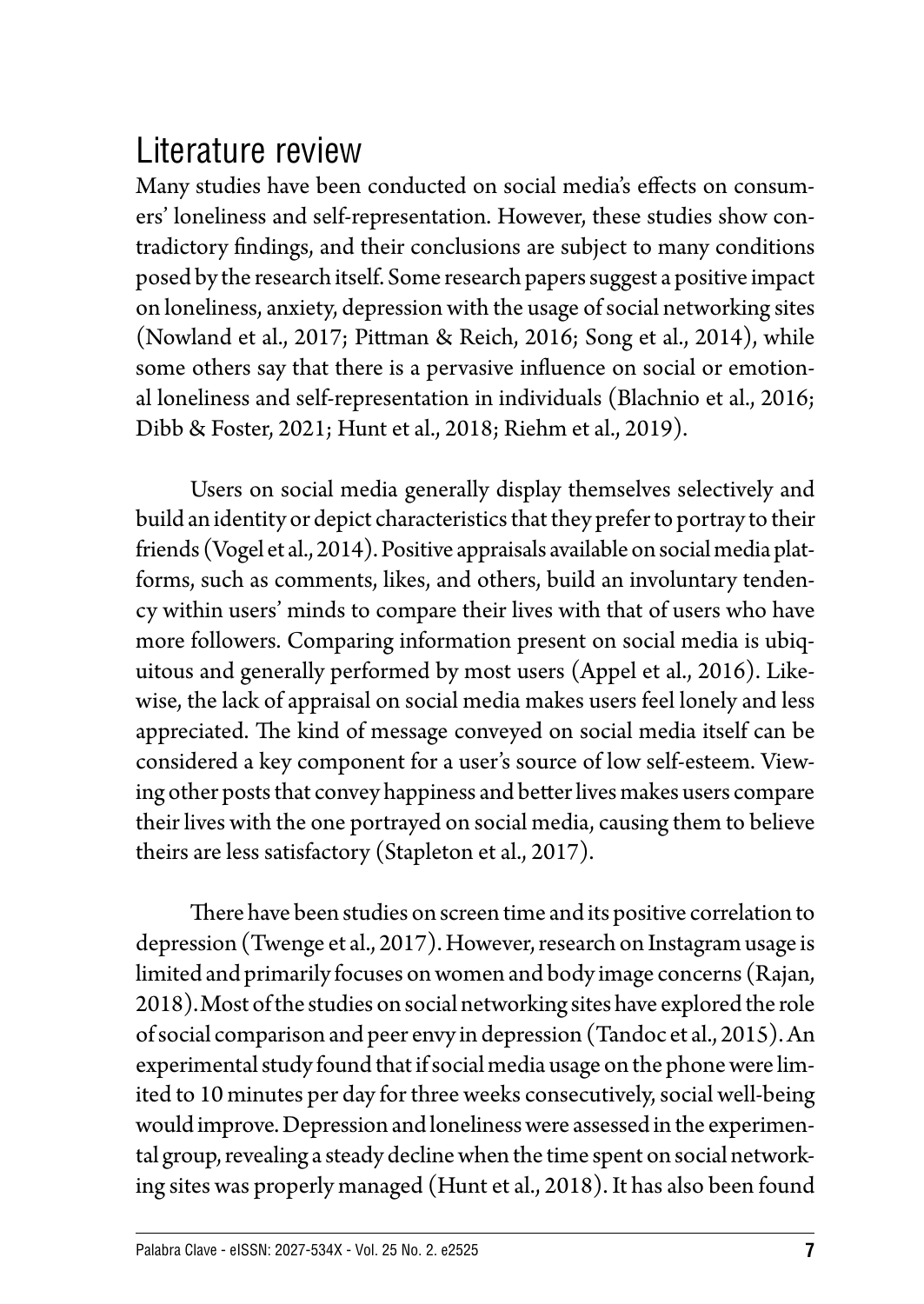that many social media users are not conscious about the amount of time they spend on social networking sites (Hunt et al., 2018). In Riehm et al.'s (2019) study that involved 6,595 adolescents, they observed that the more time individuals spent on social media, the more they were prone to experience cyberbullying, idealized self-presentation, and poor emotion regulation that could be associated with repeat, anxiety and depression. Another study showed that individuals aged 18-24 spent more time on Instagram; around 64 per cent of college students spent more than 30 minutes daily, and 20 per cent more than 90 minutes daily on the video and picture sharing app. The study also revealed that women had higher response rates than men, as they had more followers and followed more accounts on Instagram (Moore & Craciun, 2020). Therefore, the time spent on social media is a reading exercise on other people's lives, which can create FoMO about the, life, not being lived, the, life, being missed out on, the, life, one could be leading but for some reason is not.

Social networking sites are viewed as an no needed extension of the self (Clayton et al., 2015; Kruger & Djerf, 2016). This perceived self includes other people, personal possessions, and groups that one may relate to the personal body and mind (Belk, 1988). Maintaining physical and digital groups to which one may feel attached is considered crucial in modern society. When one cannot be in touch with these virtual groups that include physical possessions or other people digitally, a sense of dissatisfaction comes from within—as if one is out of touch with "real" life (Clayton et al., 2015). It brings about emotions of grief and loss as if one has lost or does miss someone in real life, which, in turn, wounds the 'self' (Belk, 1988). This sense of loss or missing out on something virtually makes an individual go through FoMO (Abel et al., 2016). Therefore, when people cannot access their social media accounts, they feel as if they are being socially excluded from a group, which evokes a fear that they are being ostracized (Abel et al., 2016; Rozgonjuk et al., 2020).

A study to understand the relationship between loneliness and Facebook usage conducted on 550 participants determined that loneliness can be one of the reasons for Facebook usage apart from self-pre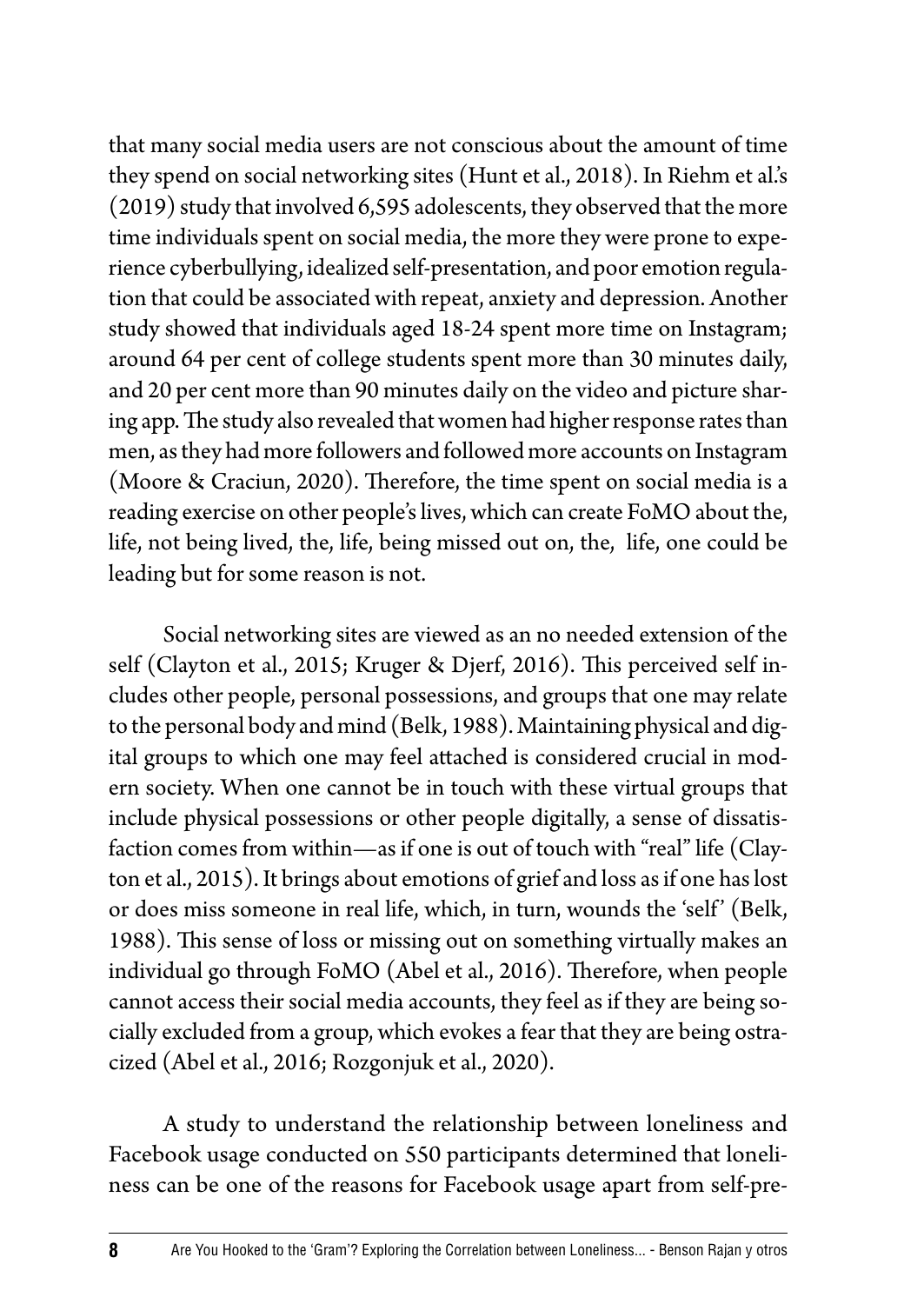sentation style and the need for privacy (Blachnio et al., 2016). In another study conducted in the US, individuals aged 19-32 with higher social media use were found to experience higher social isolation than the others (Primack et al., 2017). It was found that the time spent on social media led the individuals to replace genuine social interactions, which could reduce social isolation. It also concluded that the features of the digital community may evoke feelings of loneliness in individuals and that social media feeds are full of misrepresented realities than the actual lives lived (Madden et al., 2013). Hence, when individuals are exposed to such information, feelings of loneliness, unfavourable social comparison, and jealousy may emerge in their life (Tandoc et al., 2015). People who have higher anxiety of missing out were reported to use Instagram more than the others, but the number of posts on the individual's account did not increase, whereas those with a higher tendency to FoMO were seen following more Instagram handles than the others (Moore & Craciun, 2020).

The life that an individual does not live creates a window to fantasize about what is missing, such as experiences, desires for social relationships, and the people absent in this fantasy, making one think and get emotional about one's actual social relationships. This difference between one's longing for social relationships and the actual relationship is a fertile ground for promoting loneliness. Studies have shown that social media spaces provide a substitute for human interactions with digital communication, leaving people with a void of intimacy and face-to-face interactions and thus creating a feeling of loneliness (Turkle, 2012). The displacement hypothesis in a study that concentrated on loneliness and social internet use (Nowland et al., 2017) suggested that social networking sites increase loneliness in individuals, as it replaces the time spent with others in real life (Kraut et al., 1998; Nie, 2001; Nie et al., 2002). This study showed that those who experience loneliness more than others displace their offline friends with those present in the digital space as they point out the number of friends presents online is higher than the number of friends offline. It was also pointed that it was easier to make companions in a virtual space than in an actual space with individuals. (Morahan-Martin & Schumacher, 2000; Sheldon & Bryant, 2016).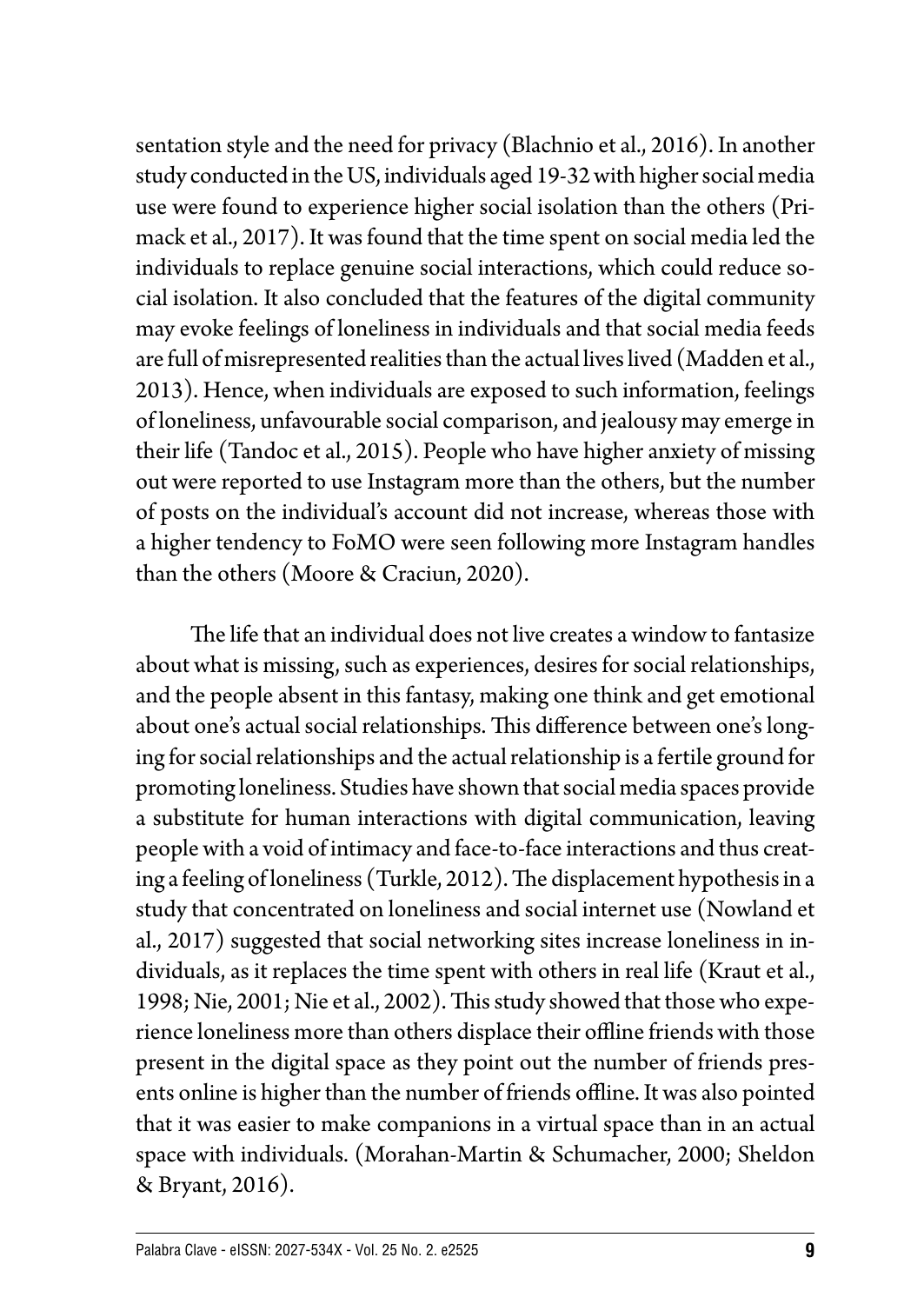The time spent on social media makes one aware of what they long for in their lives and what is missing, a study on the use of Facebook (FB) in Jammu found that people use FB to overcome feelings of loneliness (Mahajan, 2013).Here, users network with people online, and their behaviour is categorized as extraversion (Ryan & Xenos, 2011).On the other hand, research provides evidence that high connectivity online is also making people lonelier (Lutz & Schneider, 2020). Loneliness can be understood as the feeling of isolation and deprivation concerning others, which emerges from the deficiencies one finds in one's interpersonal network (Perlman & Peplau, 1981; Weiss, 1973).

Many studies have explored the association between loneliness and technology even before the advent of social media platforms. Before social networking sites, Kraut et al. (1998) had studied the relationship between individuals and their time spent on the Internet, finding out that the higher the time spent, the lonelier the person would be. In a study done by Yang (2016), interactive and passive browsing on Instagram resulted in lower loneliness whereas noninteractive activities (especially Instagram broadcasting) led to higher loneliness in individuals. It was also found that people who were less inclined to social comparison were less lonely than those otherwise (Yang, 2016). According to Catalina Toma in Slate (Winter, 2013), one spends so much time creating flattering, idealized images of oneself after browsing for that unique and perfect picture among many, without realizing that all the others are in the same race wanting to finish first looking unique and better. "The more distorted your perception is that their lives are happier and more meaningful than yours" (Winter, 2013). Since Instagram is more image-based than Facebook, it constructs a more apparent reality-distortion field.

In a study conducted by Lup et al. (2015), those users who spent more time on Instagram were associated with acute depressive symptoms and more negative social comparison with other users on the social media app. It was also observed that the more one follows strangers on Instagram, the greater the unfavourable social comparison with oneself, bringing about negative feelings (Lup et al., 2015). In another study conducted by Reece and Danforth (2017) using machine learning tools, depression could be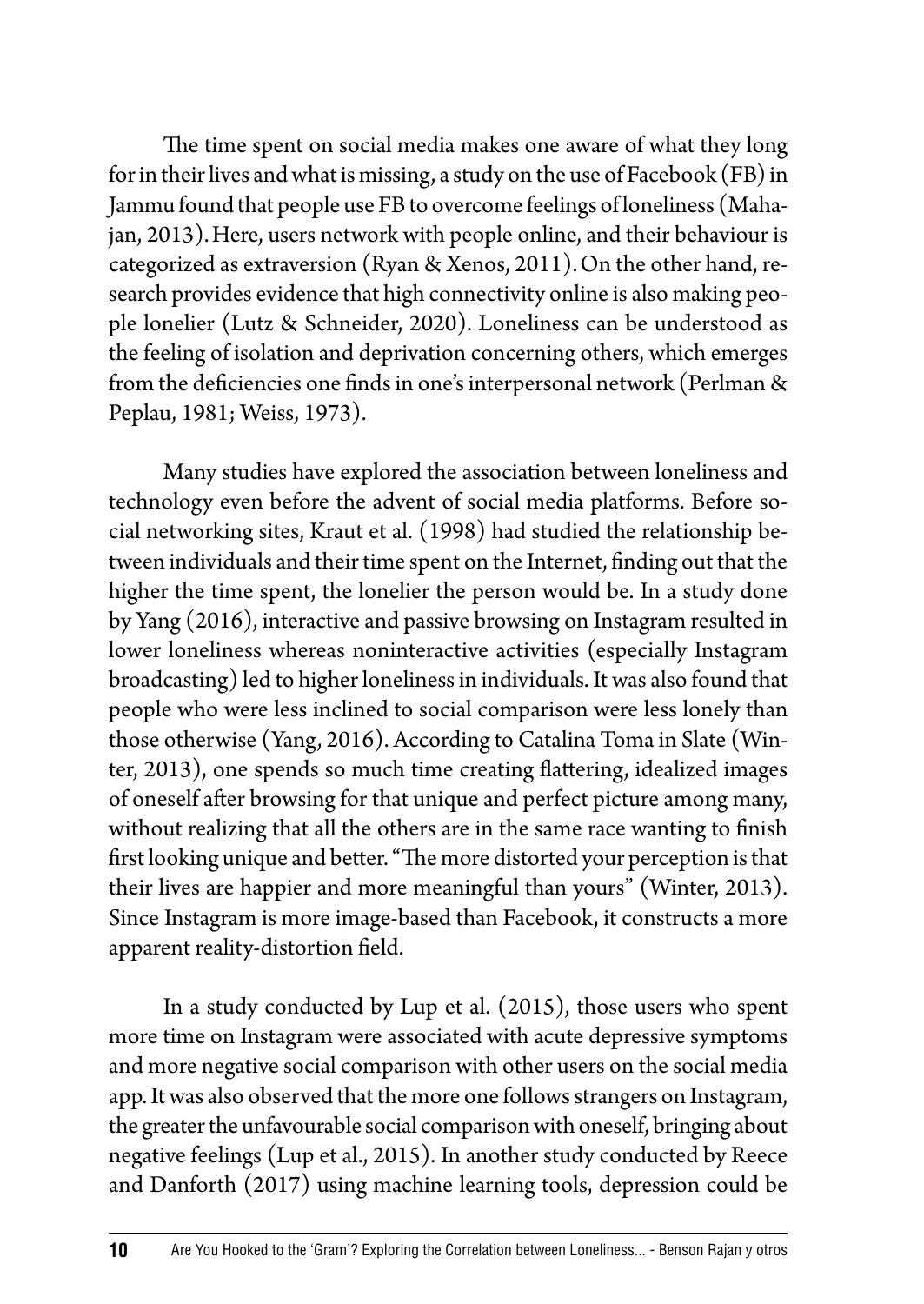observed in the Instagram user's behaviour, detecting depressive signals in the posts published on the social media platform (Reece & Danforth, 2017). Another research found that since Instagram is a visually centred platform, it enables people to construct their reality through pictures and videos according to their likes and dislikes, not necessarily matching the reality they live in. Such strategic self-presentation can garner the attention of the youngsters with high levels of depressed mood, which can be seen as a form of encouragement to present a perceived reality and not their actual lives (Frison & Eggermont, 2017).

In this study, the reference to loneliness is not equivalent to physical isolation but rather an individual's perception of being alone. This problem emerges most palpably when the path not taken by the individual is brought to the forefront, and it is distinctly different from their fixed vantage point of the present. Such feelings are getting magnified due to social media technology in our everyday lives. The constant access and endless scrolling appear to induce epidemic levels of loneliness (Mahoney et al., 2019). In Blachnio et al.'s (2016) study, loneliness was a predictor of posting more information on social media, and most of the time, it was the young individuals who were susceptible to this form of behaviour. The study also found that mobile internet users revealed more private information on social networking sites than those who accessed the platforms through web browsers (Blachnio et al., 2016).

There is a research gap where studies on social networking sites do not incorporate the Instagram experience of Indian users to understand how young people navigate their potential compared to the curated virtual world. India stands number one in reach rankings, with the most prominent advertising audiences on Instagram amounting to 140 million users (HootSuite, 2021). Therefore, this study looks at young people's Instagram experience in India and how it relates to loneliness and FoMO. Keeping this in mind, the objectives of this study are:

- 1. To understand the proportion of time young people spend on Instagram.
- 2. To understand the relationship between the time spent on Instagram and its impact on FoMO and loneliness in young people.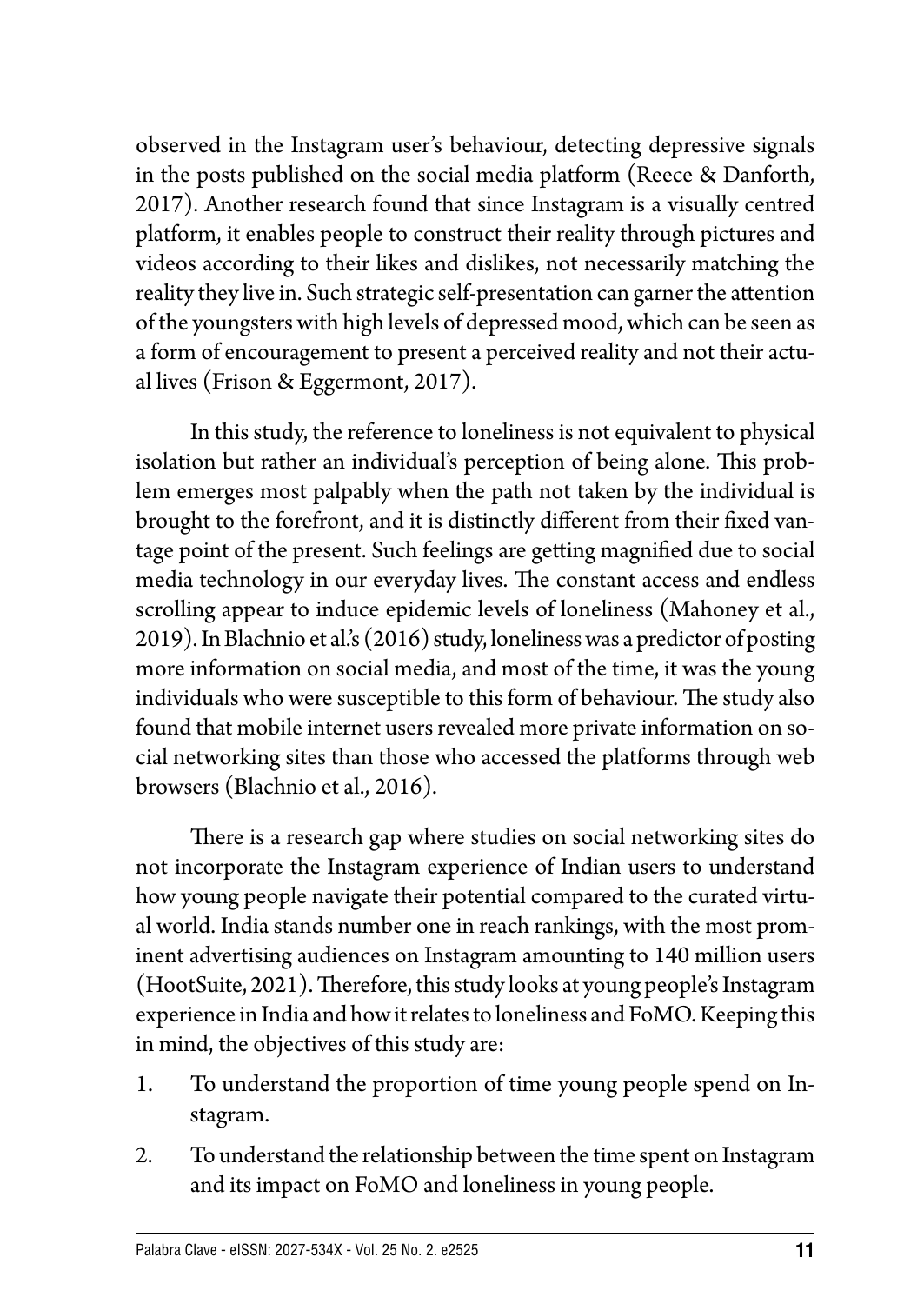Most studies on social media have looked at the impact on anxiety and depression in young people, which must be addressed as a public health concern. The novelty of the variables FoMO and loneliness brings about some specificity. FoMO and loneliness are strongly correlated to anxiety and depression, respectively. Therefore, through this study, mental health professionals working with young people may address the overarching concern of anxiety or depression, with increased insight and nuanced comprehension of their needs.

This study uses the following hypotheses to attain the study's objectives:

- Ho: Time spent on Instagram has no negative impact on FoMO and loneliness.
- H<sub>1</sub>: Time spent on Instagram has a negative impact on FoMO and loneliness.

### Materials and methods

A quantitative descriptive survey method was used for data collection. The survey sample consisted of 401 participants with Instagram accounts across India (between 18 and 40 years old). The sample was collected via convenience sampling methods using Google Forms, selecting participants based on whether they were Instagram users. Permission for the study was granted by the institutional review board of Christ (Deemed to be University), Bengaluru, and informed consent was obtained from the participants before proceeding with the survey questionnaire. This study aims to understand whether the time spent daily on Instagram (one hour, 1–2 hours, and three hours or more) impacts variables such as FoMO and loneliness.

The instruments used to measure the variables were the following: (a) a single-item Fear of Missing Out Scale short form (FoMOsf) (Riordan et al., 2018), which is a one-item, five-point Likert scale (where the scores ranged from  $1 =$  never to  $5 =$  always); (b) the FoMOsf was developed based on the 10-item FoMO scale by Przybylski et al. (2013). There was a strong correlation between FoMOsf and FoMO scale at *r* = .807 (*p* < .001), and the test reported good test-retest reliability (Riordan et al., 2018); (c) the Three-Item Loneliness Scale (Hughes et al., 2004), which is a three-item,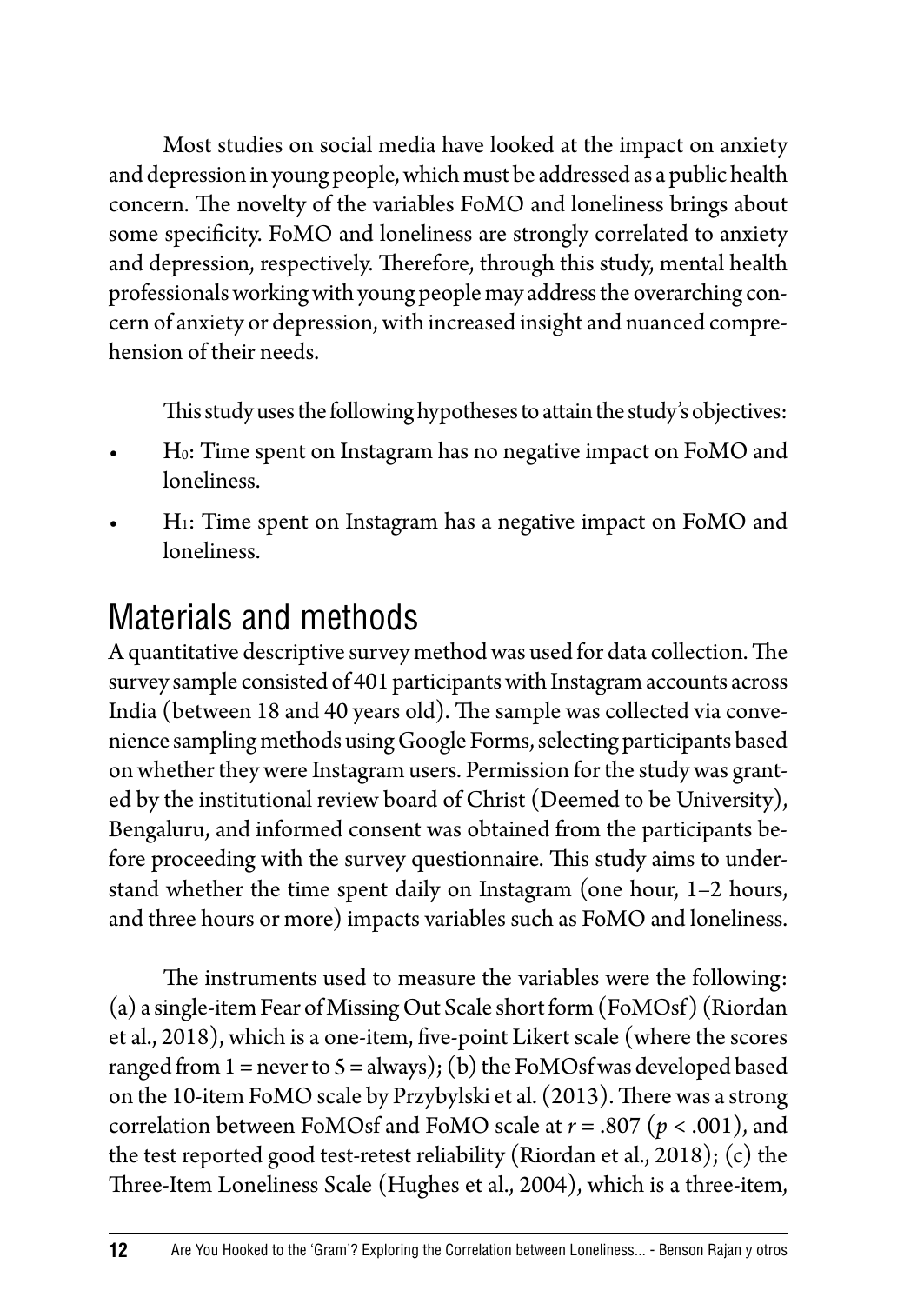three-point Likert scale (where the scores ranged from hardly ever = 1 to some of the time  $= 2$  and often  $= 3$ ). All items were positively framed, and the minimum and maximum scores obtainable were 3 and 9, respectively. The scale was developed by selecting items from the Revised UCLA Loneliness Scale (R-UCLA) by Russell et al. (1980). The correlation between the R-UCLA and the Three-Item Loneliness Scale is high (at  $r = .82$ ;  $p <$ .001). The alpha coefficient of reliability is 0.72 for the Three Item Loneliness Scale (Hughes et al., 2004). Data were analysed using descriptive and inferential statistics. An Analysis of Variance (ANOVA) was computed using Statistical Package for the Social Sciences (SPSS) to assess if there was a significant difference between the variables chosen (FoMO and loneliness) and the time spent on Instagram.

### Results

Among the 401 participants, 59.6% (*n* = 239) were females, 39.15% (*n* = 157) males, and the remaining 1.2% transgender  $(n=1)$ , other  $(n=1)$ , and did not wish to specify  $(n=3)$ . Most of the population belonged to the age group between 18 and 24 years, that is, 82.3% (*n* = 329), followed by 25– 30 years, with 13% (*n* = 52); 31–35 years, with 3.5% (*n* = 14); and 35– 40 years, with  $1.3\%$  ( $n = 5$ ). The time spent on Instagram in a day by most participants was  $1-2$  hours, with  $43.3\%$  ( $n = 173$ ); less than one hour was spent by 28% ( $n = 112$ ); and more than three hours were spent by 28.8%  $(n = 115)$ . Table 1 and Figure 1 show the descriptive analysis of the sample's mean and standard deviation for FoMO and loneliness.

#### **Table 1.** Distribution of Data and Descriptive Statistics for Fear of Missing Out and Loneliness Concerning Time Spent on Instagram

|                       |             | <b>Fear of Missing Out</b> |                 | <b>Loneliness</b> |             |                 |
|-----------------------|-------------|----------------------------|-----------------|-------------------|-------------|-----------------|
| Descriptive<br>Data   | $(n = 401)$ |                            |                 | $(n = 401)$       |             |                 |
|                       | >1 hour     | $1-2$ hours                | 3 hours or more | $>1$ hour         | $1-2$ hours | 3 hours or more |
| N                     | 113         | 173                        | 115             | 113               | 173         | 115             |
| Mean                  | 25.664      | 34.566                     | 39.739          | 51.327            | 5.647       | 56.696          |
| Standard<br>Deviation | 16.250      | 18.535                     | 1.88            | 16.502            | 17.776      | 18.577          |

Source: Own elaboration of survey data analysed through SPSS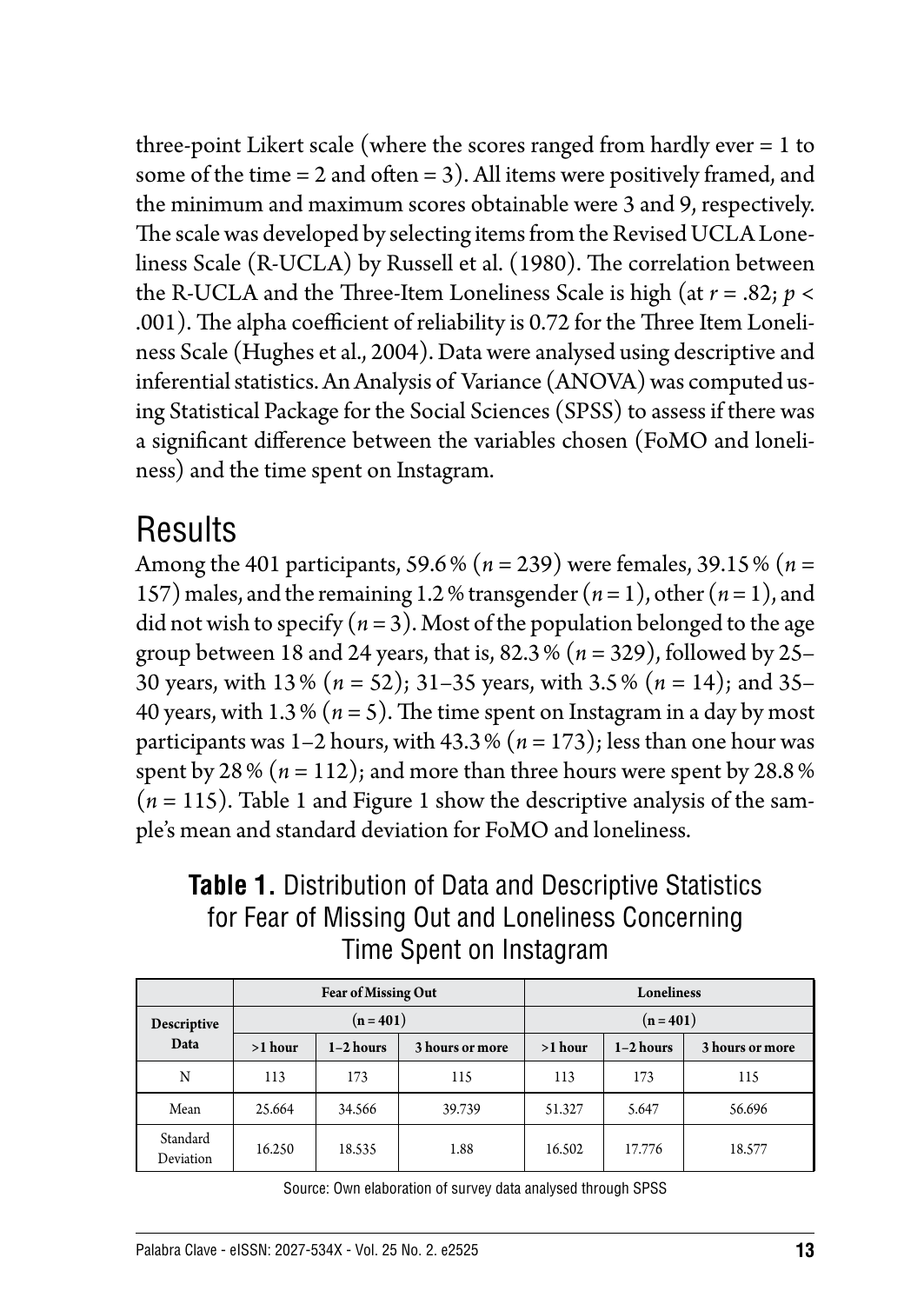

**Figure 1.** Data for FoMO and loneliness as analysed by the author(s) from the descriptive table.

A one-way between-groups analysis of variance was conducted to explore the impact of time spent on Instagram on factors such as FoMO and Loneliness. Participants were divided into three groups according to the time spent on Instagram daily (less than 1 hour, 1–2 hours, and more than 3 hours). Table 2 shows a statistically significant difference at the *p* < 0.05 level for FoMO across the three-time distributions  $(F(2,398) = 17.92, p < 0.05)$ . A statistically significant difference was also computed at *p* < 0.05 level for loneliness across the three-time distributions (where  $F(2,398) = 3.57, p \le 0.029$ ).

#### **Table 2.** One-Way Analysis of Variance for FoMO and Loneliness by Time Spent on Instagram (i.e., Less than One Hour, Two to Three Hours, and Three Hours or More)

| Variable            | df | <b>Sum of Squares</b> |       |       | <b>Effect Size</b> |
|---------------------|----|-----------------------|-------|-------|--------------------|
| Fear of Missing Out |    | 116.12                | 17.92 | 0.05  | 0.083              |
| Loneliness          |    | 22.28                 | 3.57  | 0.029 | 0.012              |

Source: Own elaboration of survey data analysed through SPSS

Source: Own elaboration of survey data collected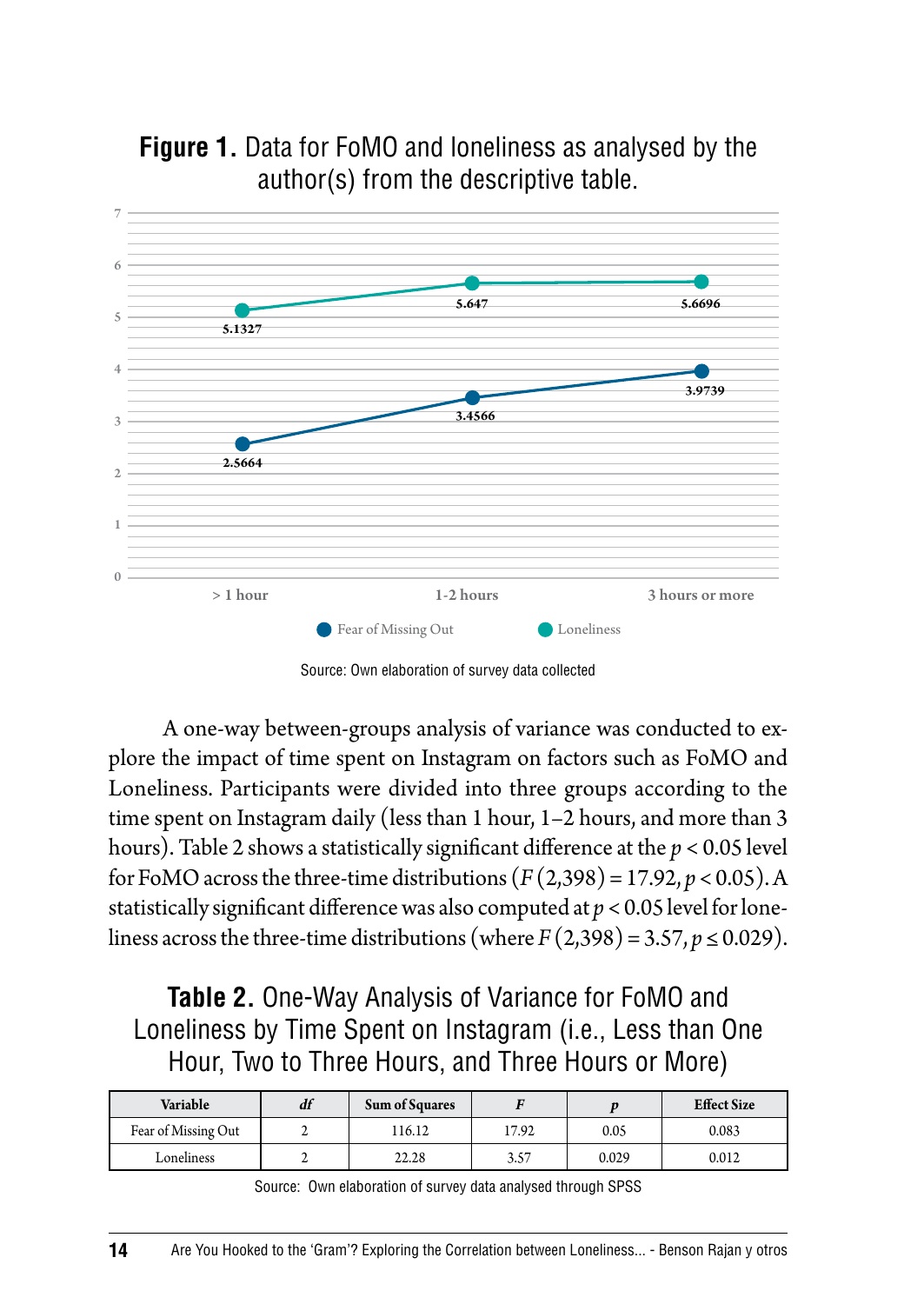Despite reaching statistical significance, the actual difference in mean scores between groups was relatively small for both loneliness and FoMO. The effect size, calculated using eta squared, was 0.083 for FoMO and 0.018 for loneliness. Post-hoc comparisons using the Tukey HSD test for FoMO indicated that the mean score for time spent on Instagram, that is, less than one hour ( $M = 2.55$ ,  $SD = 1.63$ ), was significantly different from the time spent on Instagram for 1–2 hours (*M* = 3.46, *SD* =1.85), and three or more hours  $(M = 3.97, SD = 1.88)$ . There was also a statistically significant difference in mean scores between the time spent on Instagram for 1–2 hours and three or more hours. These results suggest that the time you spend on Instagram affects the degree of FoMO you experience. Specifically, our results suggest that when three or more hours are spent on Instagram, users experience a significantly higher degree of FoMO when compared to spending 2–3 hours or less than one hour. Besides, if one spends 2–3 hours on Instagram, it generates a significantly higher degree of FoMO than spending less than one hour.

The post-hoc comparisons using the Tukey HSD test for Loneliness indicated that the mean score for spending less than one hour on Instagram  $(M = 5.13, SD = 1.65)$  was significantly different from 2-3 hours  $(M = 5.65,$ *SD* = 1.77). No statistically significant difference was observed in the mean scores obtained for spending between less than one hour and three hours or more on Instagram daily; or between 1–2 hours and three hours or more. This suggests that the more time you spend on Instagram daily the more loneliness you experience; that is, when 1–2 hours are spent on Instagram in a day, more loneliness is experienced as compared to spending less than one hour a day on Instagram. Therefore, the study rejects the null hypothesis and accepts the alternate hypothesis that the time spent on Instagram negatively affects FoMO and loneliness.

### **Discussion**

Social media has woven its way into the very fabric of modern-day interpersonal interactions. It has grown into a popular force, bearing the good intentions of connectivity with the world, and thus bridging gaps and bringing people closer. Studies on platforms such as Facebook has shown negative users' experience when interacting with the platform (Vogel et al., 2014).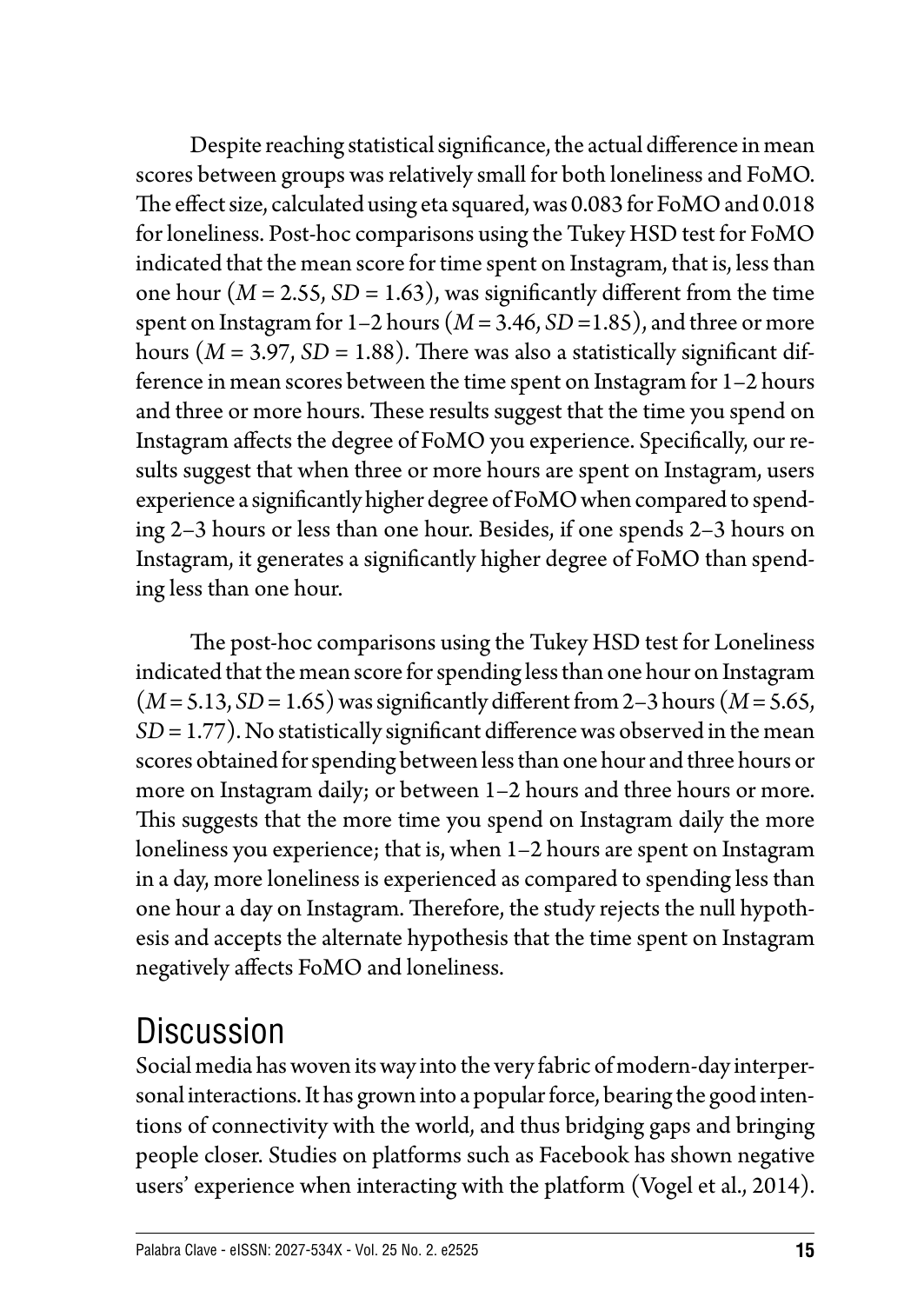Instagram presents itself as a visual application primarily with a simpler interface and design. However, through this paper, we can see how the intended positive influences of Instagram begin to dissipate as the amount of time one spends engaging with it increases.

The results of this study portrayed a significant difference between FoMO and loneliness and the time one spends on Instagram daily. It was further established that the more time one spends on Instagram daily, the more one experiences FoMO and loneliness. FoMO is no longer limited to physical absence. With Instagram and increasing smartphone usage drawing on the idea of constantly being in touch, FoMO is potentially a constant reality. It has the potential to generate a sense of exclusion, which can take on an elevated competitive behaviour (Hughes et al., 2004). FoMO contributes to a hierarchical view of self and others; it carries a fear of rejection when their activities as showcased on Instagram can be perceived as inferior to their audience. Within this hierarchical perspective, loneliness is a key ingredient. Users may feel alone as they might think that they are the only ones who are "inferior" or "not as good as others." With an increasing amount of time being spent on Instagram, it can appear that their lived reality is not as ideal as portrayed in the content they are viewing.

From this data, it can be gathered that the time one spends on Instagram daily can be used as an indicator to help people check if their mental health is suffering from any consequences. Although FoMO and loneliness are not direct measures to assess deteriorating mental health concerns, they can be used as markers to keep ones' mental health in check. The components of FoMO and loneliness are also far more specific than the overarching concerns of anxiety and depression frequently associated with prolonged social media use. With there being increasing evidence indicating a correlation between FoMO or loneliness with depression, anxiety, or addiction-related mental health concerns, therapy programs can address issues more specific to young people (Baker et al., 2016; Hughes et al., 2004; Riordan et al., 2018).

With the time trackers that have recently been integrated into the Instagram app, users benefit from monitoring their daily consumption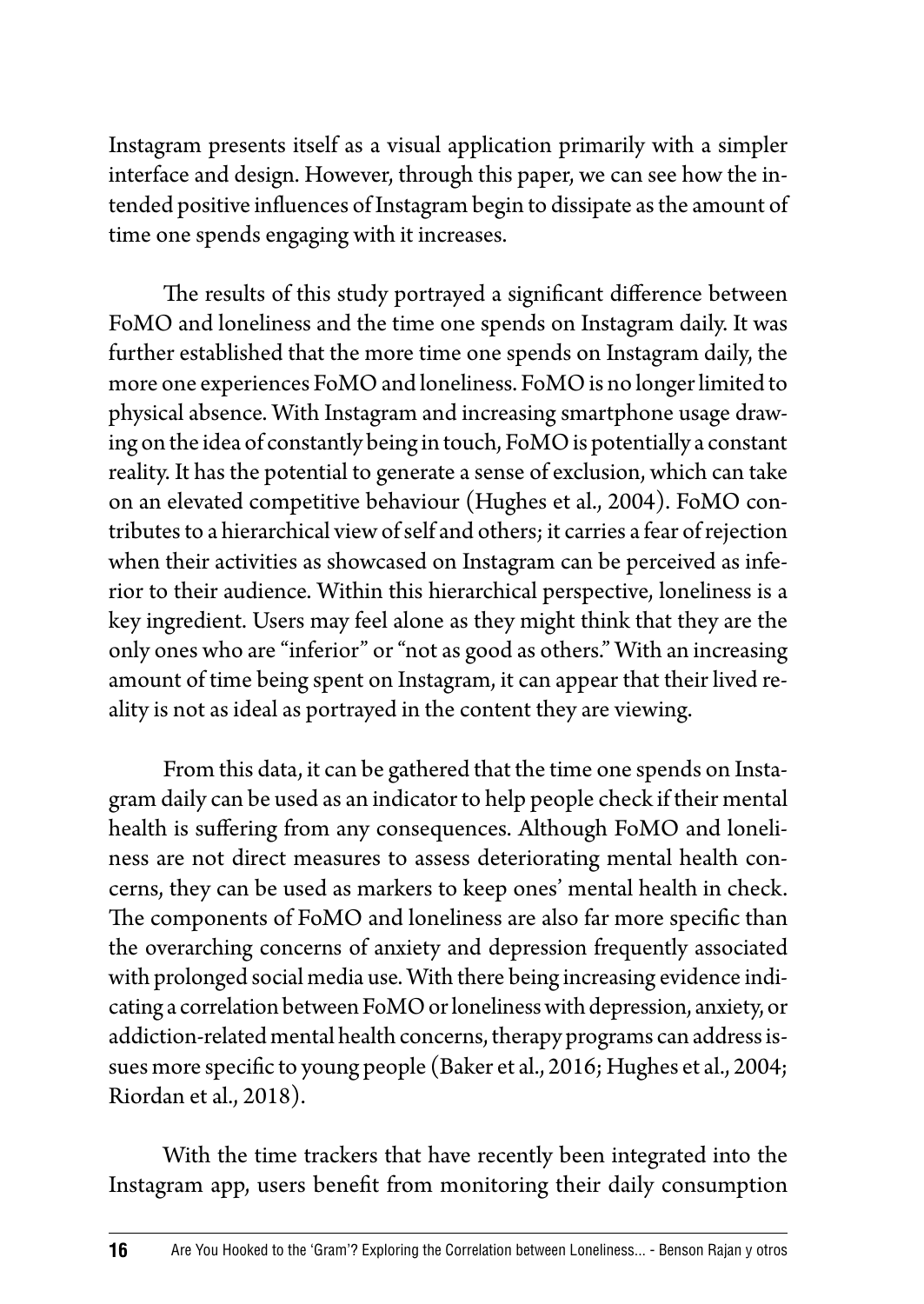on Instagram. Thus, if they are consistently spending more than one hour daily, they may use this time as an indicator to keep a check on their overall mental health.

Moreover, posting selfies, memes, vlogs, emojis, and textual messages on Instagram and curating a complex online persona are increasingly becoming tools to understand the social media environment. It is also an opportunity to investigate how young users of Instagram understand the visual culture that surrounds them and showcase the socially constructed images of their social life amongst their network.

### **Limitations**

The study has a few limitations that should be noted. The studied variables were collected by self-report, entailing the risk of obtaining socially desirable responses. The scales that measure FoMO and loneliness were short forms that may not be as sensitive as the full scale to pick up nuanced characteristics of the two variables, although the short forms make the scales most suitable for surveys. Future research can examine individuals' specific preferences and motivations for engaging with Instagram for long periods and identify a more accurate threshold of time that one can spend on Instagram without being at risk for mental health concerns.

## Conclusion

Instagram as a visual social media platform contributes to a feeling of FoMO and loneliness amongst young people in India. It generates a desire to belong, which manifests itself on Instagram posts. People frequently using this application need to understand how it could affect their psychological state. The study finds that the time spent on Instagram is a FoMO driven exercise that affects its users' psychological well-being, as they suffer from loneliness. Therefore, the more time users spend on Instagram, the more likely they are to experience increasing levels of FoMO and loneliness. Feeling lonely or fearing being left out can arise due to internalised beliefs of being 'unpopular' or 'unfunny,' caused due to a lack of instant gratification via likes and views on the social media feed (Przybylski et al., 2013).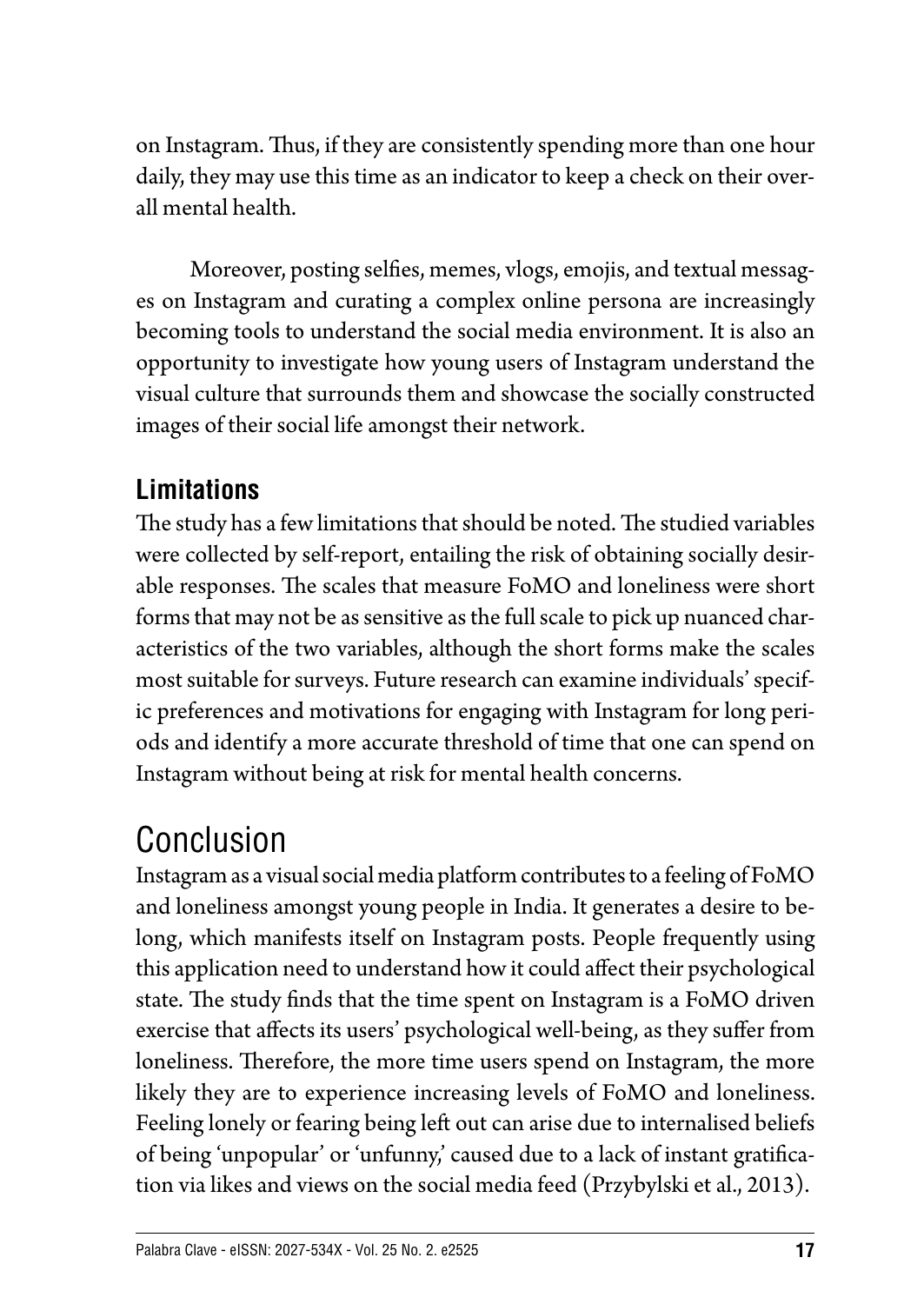This study expands on studies exploring associations between social media use, FoMO, and a range of mental and physical health outcomes for young Indians. It also contributes to new literature aspects, such as information regarding the Instagram platform.

### Acknowledgments

The author would like to thank the anonymous reviewers, those who provided feedback related to the research, and to the participants who took out time to share their experiences.

### Funding & Disclosure Statement

The author(s) received no financial support for the research, authorship, and/or publication of this article. No potential conflict of interest was reported by the author( $s$ ).

### References

- Abel, J. P., Buff, C. L., & Burr, S. A. (2016). Social media and the fear of missing out: Scale development and assessment. *Journal of Business & Economics Research, 14*(1), 33-44. [https://doi.org/10.19030/](https://doi.org/10.19030/jber.v14i1.9554) [jber.v14i1.9554](https://doi.org/10.19030/jber.v14i1.9554)
- Abbott, W., Donaghey, J., Hare, J., & Hopkins, P. (2013). An Instagram is worth a thousand words: An industry panel and audience Q&A. *Library Hi Tech News, 30*(7), 1-6. [https://doi.org/10.1108/LHTN-](https://doi.org/10.1108/LHTN-08-2013-0047)[08-2013-0047](https://doi.org/10.1108/LHTN-08-2013-0047)
- Appel, H., Gerlach, L. A., & Crusius, J. (2016). The interplay between Facebook use, social comparison, envy, and depression. *Current Opinion in Psychology, 9*, 44-49. [https://doi.org/10.1016/j.co](https://doi.org/10.1016/j.copsyc.2015.10.006)[psyc.2015.10.006](https://doi.org/10.1016/j.copsyc.2015.10.006)
- Baker, Z. G., Krieger, H., & LeRoy, A. S. (2016). Fear of missing out: Relationships with depression, mindfulness, and physical symptoms.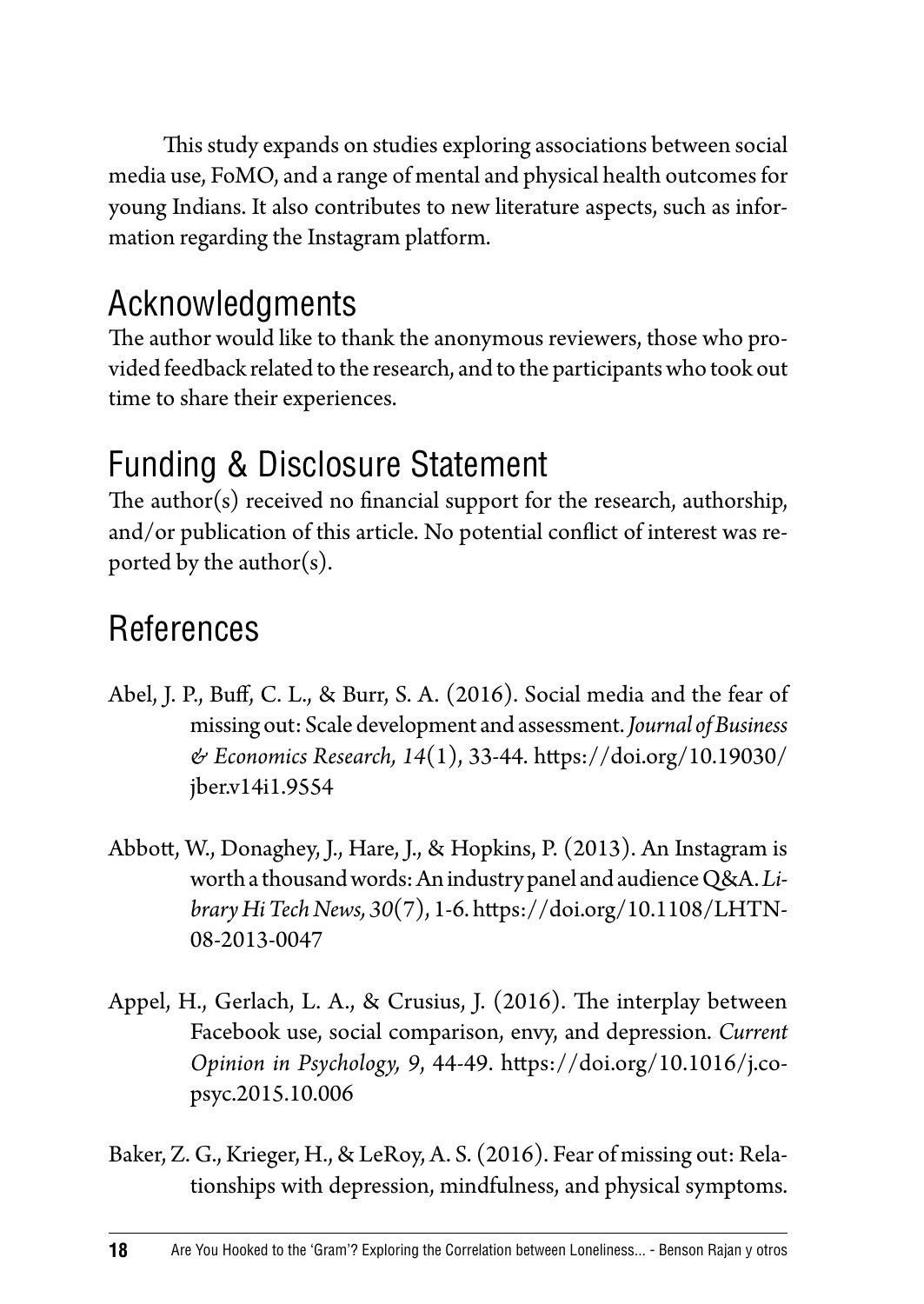*Translational Issues in Psychological Science, 2*(3), 275–282. [https://](https://doi.org/10.1037/tps0000075) [doi.org/10.1037/tps0000075](https://doi.org/10.1037/tps0000075)

- Belk, R. W. (1988). Possessions and the extended self. *Journal of Consumer Research, 15*(2), 139-168. <https://doi.org/10.1086/209154>
- Blachnio, A., Przepiorka, A., Balakier, E., & Boruch, W. (2016). Who discloses the most on Facebook? *Computers in Human Behaviour, 55*(Part B), 664-667.<https://doi.org/10.1016/j.chb.2015.10.007>
- Blachnio, A., Przepiorka, A., Boruch, W., & Bałakier, E. (2016). Selfpresentation styles, privacy, and loneliness as predictors of Facebook use in young people. *Personality and Individual Differences, 94*, 26-31.<https://doi.org/10.1016/j.paid.2015.12.051>
- Cooper, A. (2017). What is brain hacking? Tech insiders on why you should care [video]. *CBS News.* [https://www.cbsnews.com/news/brain](https://www.cbsnews.com/news/brain-hacking-tech-insiders-60-minutes/)[hacking-tech-insiders-60-minutes/](https://www.cbsnews.com/news/brain-hacking-tech-insiders-60-minutes/)
- Clayton, R. B., Leshner, G., & Almond, A. (2015). The extended iSelf: The impact of iPhone separation on cognition, emotion and physiology. *Journal of Computer-Mediated Communication, 20*(1), 119-135. <https://doi.org/10.1111/jcc4.12109>
- Clement, J. (2020, July 24). Countries with the most Instagram users 2020. *Statista*. [https://www.statista.com/statistics/578364/coun](https://www.statista.com/statistics/578364/countries-with-most-instagram-users/)[tries-with-most-instagram-users/](https://www.statista.com/statistics/578364/countries-with-most-instagram-users/)
- Deci, E. L., & Ryan, R. M. (1985). Intrinsic Motivation and Self-Determination in Human Behavior. *Plenum Press*. [https://doi.](https://doi.org/10.1007/978-1-4899-2271-7) [org/10.1007/978-1-4899-2271-7](https://doi.org/10.1007/978-1-4899-2271-7)
- Dibb, B., & Foster, M. (2021). Loneliness and Facebook use: The role of social comparison and rumination. *Heliyon, 7*(1), 1-6. [https://doi.](https://doi.org/10.1016/j.heliyon.2021.e05999) [org/10.1016/j.heliyon.2021.e05999](https://doi.org/10.1016/j.heliyon.2021.e05999)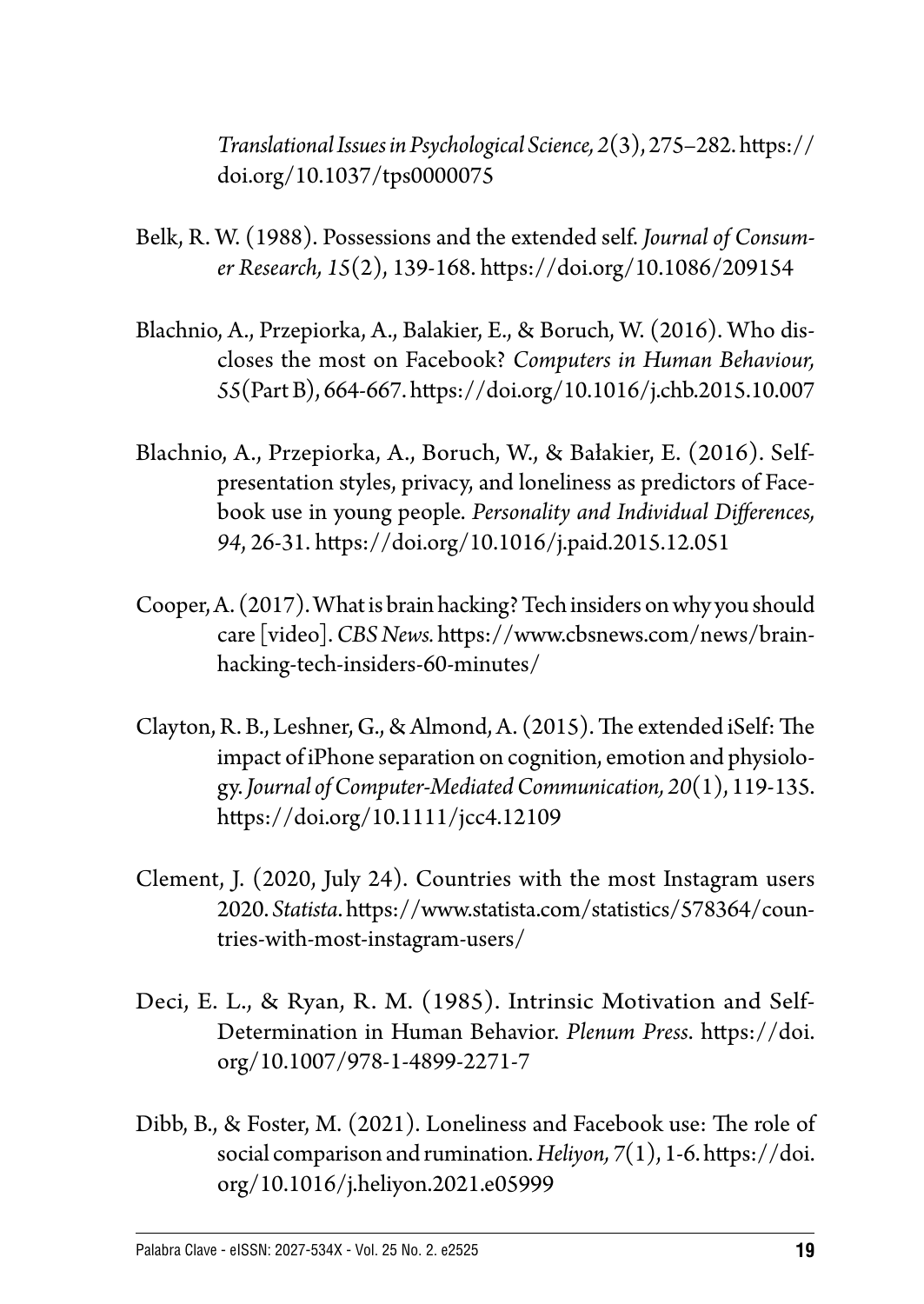- eMarketer Editors (2019, May 27). eMarketer reduces US Time spent estimates for Facebook and Snapchat: Instagram bucks trend will grow by 1 minute this year. *eMarketer*. [https://www.emarketer.](https://www.emarketer.com/content/emarketer-reduces-us-time-spent-estimates-for-facebook-and-snapchat) [com/content/emarketer-reduces-us-time-spent-estimates-for](https://www.emarketer.com/content/emarketer-reduces-us-time-spent-estimates-for-facebook-and-snapchat)[facebook-and-snapchat](https://www.emarketer.com/content/emarketer-reduces-us-time-spent-estimates-for-facebook-and-snapchat)
- Fardouly, J., Diedrichs, P. C., Vartanian, L. R., & Halliwell, E. (2015). Social comparisons on social media: The impact of Facebook on young women's body image concerns and mood. *Body Image, 13*, 38-45. <https://doi.org/10.1016/j.bodyim.2014.12.002>
- Frison, E., & Eggermont, S. (2017). Browsing, posting and liking on Instagram: The reciprocal relationships between different types of Instagram use and adolescents 'depressed mood. *Cyberpsychology, Behavior, and Social Networking, 20*(10), 603-609. [https://doi.](https://doi.org/10.1089/cyber.2017.0156) [org/10.1089/cyber.2017.0156](https://doi.org/10.1089/cyber.2017.0156)
- Hampus, J., & Lood Thelandersson, E. (2020). *Relating URL to IRL: Social media usage and FoMO's associations to adolescent well-being* [LUP Student Papers, Lund University Libraries]. [https://lup.lub.lu.se/](https://lup.lub.lu.se/student-papers/search/publication/9001526) [student-papers/search/publication/9001526](https://lup.lub.lu.se/student-papers/search/publication/9001526)
- Haynes, T. (2018, May 1). *Dopamine, smartphones & you: A battle for your time*. Harvard University. [https://sitn.hms.harvard.edu/](https://sitn.hms.harvard.edu/flash/2018/dopamine-smartphones-battle-time/) [flash/2018/dopamine-smartphones-battle-time/](https://sitn.hms.harvard.edu/flash/2018/dopamine-smartphones-battle-time/)
- Hootsuite. (2021, January 27). *Instagram demographics in 2021: Important user stats for marketers*. [https://hootsuite.widen.net/s/zcdrtxw](https://hootsuite.widen.net/s/zcdrtxwczn/digital2021_globalreport_en)[czn/digital2021\\_globalreport\\_en](https://hootsuite.widen.net/s/zcdrtxwczn/digital2021_globalreport_en)
- Hunt, M. G., Marx, R., Lipson, C., & Young, J. (2018). No more FoMO: Limiting social media decreases loneliness and depression. *Journal of Social and Clinical Psychology, 37* (10),751-768. [https://doi.](https://doi.org/10.1521/jscp.2018.37.10.751) [org/10.1521/jscp.2018.37.10.751](https://doi.org/10.1521/jscp.2018.37.10.751)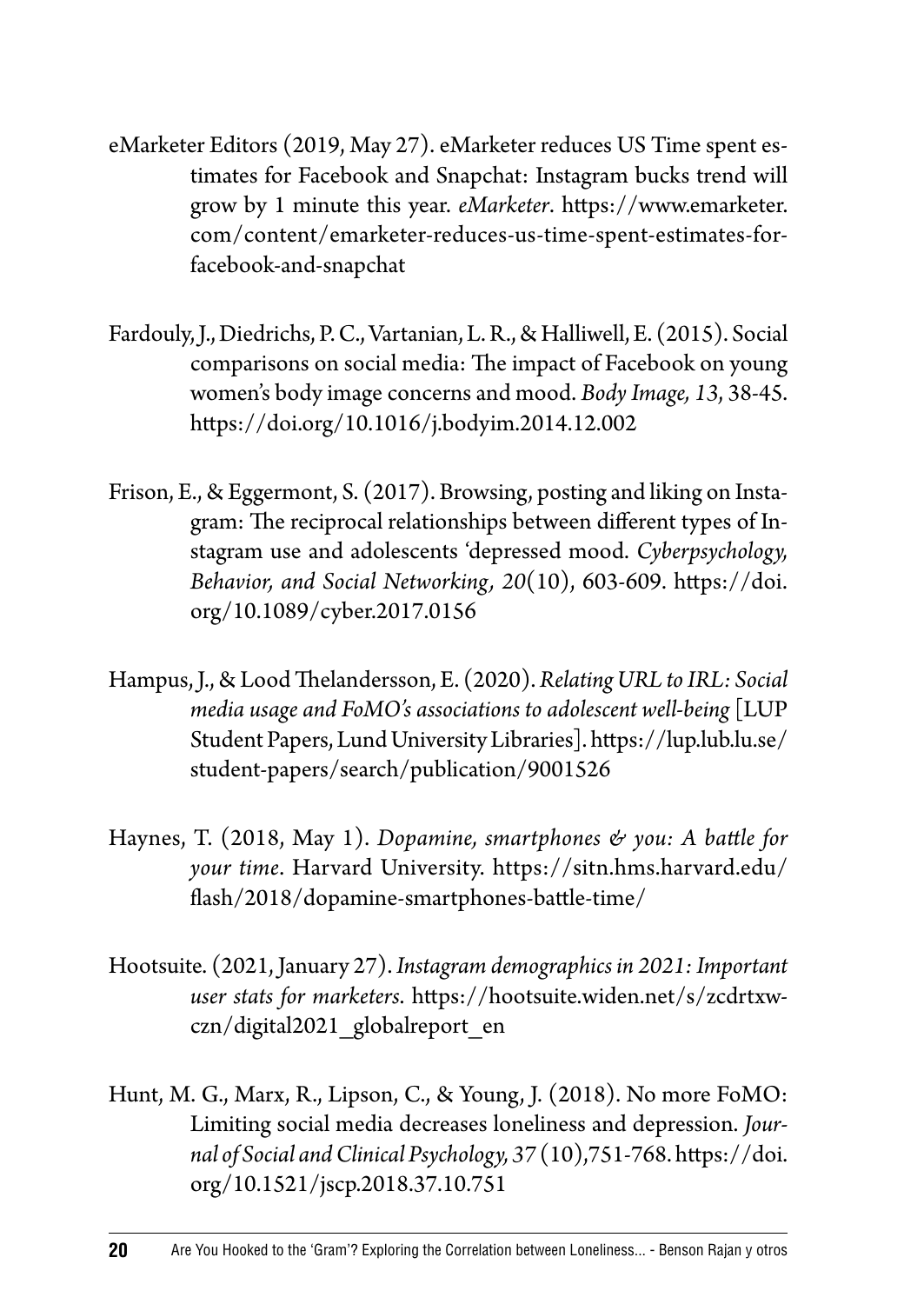- Hughes, M. E., Waite, L. J., Hawkley, L. C., & Cacioppo, J. T. (2004). A short scale for measuring loneliness in large surveys: Results from two population-based studies. *Research on Aging, 26*(6), 655–672. <https://doi.org/10.1177/0164027504268574>
- Kohler, M. T., Turner, I. N., & Webster, G. D. (2020). Social comparison and state-trait dynamics: Viewing image-conscious Instagram accounts affects college students' mood and anxiety. *Psychology of Popular Media. Advance online publication*. [https://doi.org/10.1037/](https://doi.org/10.1037/ppm0000310) [ppm0000310](https://doi.org/10.1037/ppm0000310)
- Kraut, R., Patterson, M., Lundmark, V., Kiesler, S., Mukopadhyay, T., & Scherlis, W. (1998). Internet paradox. A social technology that reduces social involvement and psychological well-being? *American Psychologist, 53*(9), 1017-1031. [https://doi.org/10.1037/0003-](https://doi.org/10.1037/0003-066X.53.9.1017) [066X.53.9.1017](https://doi.org/10.1037/0003-066X.53.9.1017)
- Kruger, D. J., & Djerf J. M. (2016). Hing ringxiety: Attachment anxiety predicts experiences of phantom cell phone ringing. *Cyberpsychology, Behavior and Social Networking, 19*(1), 56-59. [https://doi.](https://doi.org/10.1089/cyber.2015.0406) [org/10.1089/cyber.2015.0406](https://doi.org/10.1089/cyber.2015.0406)
- Lup, K., Trub, L., & Rosenthal, L. (2015). Instagram #Instasad?: Exploring associations among Instagram use, depressive symptoms, negative social comparison and strangers followed. *Cyberpsychology, Behavior and Social Networking, 18*(5), 247-252. [https://doi.](https://doi.org/10.1089/cyber.2014.0560) [org/10.1089/cyber.2014.0560](https://doi.org/10.1089/cyber.2014.0560)
- Lutz, S., & Schneider, M. F. (2020) Is receiving Dislikes in social media still better than being ignored? The effects of ostracism and rejection on need threat and coping responses online. *Media Psychology. Advance online publication*. [https://doi.org/10.1080/152132](https://doi.org/10.1080/15213269.2020.1799409) [69.2020.1799409](https://doi.org/10.1080/15213269.2020.1799409)
- Madden, M., Lenhart, A., Cortesi, S., Gasser, U., Duggan, M., Smith, A., & Beaton, M. (2013, May 21). *Teens, social media and priva-*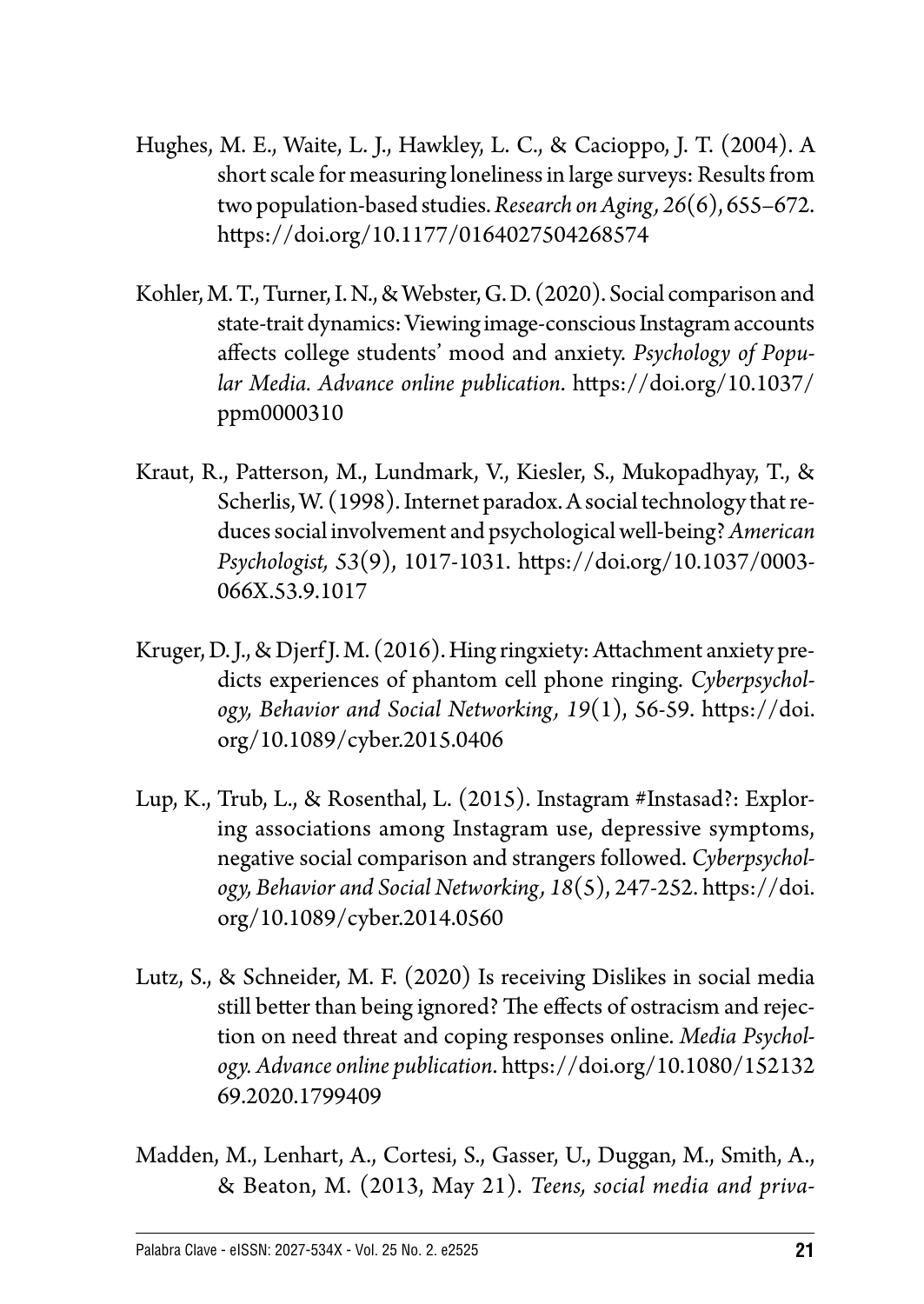*cy*. Pew Research Centre. [https://www.pewresearch.org/inter](https://www.pewresearch.org/internet/2013/05/21/teens-social-media-and-privacy/)[net/2013/05/21/teens-social-media-and-privacy/](https://www.pewresearch.org/internet/2013/05/21/teens-social-media-and-privacy/)

- Mahajan, R. (2013). Narcissism, loneliness and social networking site use: relationships and differences. *AP J Psychological Medicine,14*(2), 134-40.
- Mahoney, J., Le Moignan, E., Long, K., Wilson, M., Barnett, J., Vines, J., & Lawson, S. (2019). Feeling alone among 317 million others: Disclosures of loneliness on Twitter. *Computers in Human Behavior, 98*, 20–30.<https://doi.org/10.1016/j.chb.2019.03.024>
- Moore, K., & Craciun, G. (2020). Fear of missing out and personality as predictors of social networking sites usage: The Instagram case. *Psychological Reports. Advance online publication*. [https://doi.](https://doi.org/10.1177/0033294120936184) [org/10.1177/0033294120936184](https://doi.org/10.1177/0033294120936184)
- Morahan-Martin, J., & Schumacher, P. (2000). Incidence and correlates of pathological Internet use among college students. *Computers in Human Behavior, 16*(1), 13-29. [https://doi.org/10.1016/S0747-](https://doi.org/10.1016/S0747-5632(99)00049-7) [5632\(99\)00049-7](https://doi.org/10.1016/S0747-5632(99)00049-7)
- Nie, N. H. (2001). Sociability, interpersonal relations, and the internet: Reconciling conflicting findings. *American Behavioral Scientist, 45*(3), 420-435.<https://doi.org/10.1177/00027640121957277>
- Nie, N. H., Hillygus, D. S., & Erbring, L. (2002). Internet use, personal relations and sociability: A time diary study. In B. Wellman & C. Haythornthwaite (Ed.), *The internet in everyday life* (pp. 215-243). John Wiley.
- Nowland, R., Necka, E. A., & Cacioppo, J. T. (2017). Loneliness and social Internet use: Pathways to reconnection in a digital world? *Perspectives on Psychological Science, 13*(2), 1-18. [https://doi.](https://doi.org/10.1177/1745691617713052) [org/10.1177/1745691617713052](https://doi.org/10.1177/1745691617713052)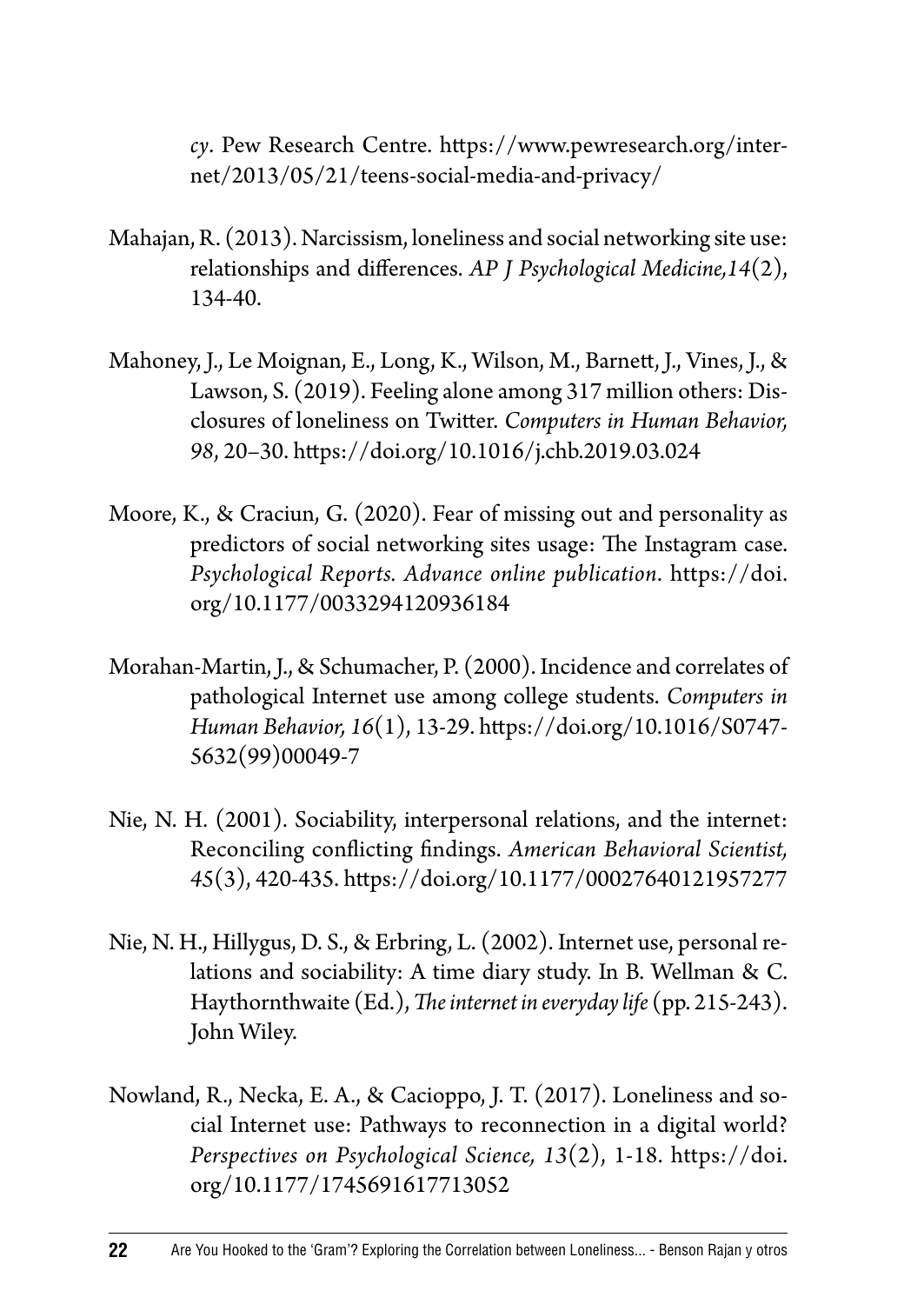- Perlman, D., & Peplau, L. A. (1981). Toward a social psychology of loneliness. In R. Gilmour and S. Duck (Ed.), *Personal relationships: Personal relations in disorder* (pp. 31-56). Academic Press.
- Pittman, M., & Reich, B. (2016). Social media and loneliness: Why an Instagram picture may be worth more than a thousand Twitter words. *Computers in Human Behavior, 62*, 155-167. [https://doi.](https://doi.org/10.1016/j.chb.2016.03.084) [org/10.1016/j.chb.2016.03.084](https://doi.org/10.1016/j.chb.2016.03.084)
- Primack, B. A., Shensa, A., Sidani, J. E., Whaite, E. O., Lin, L. Y., Rosen, D., Colditz, J. B., Radovic, A. M., & Miller, E., (2017). Social media use and perceived social isolation among young adults in the US. *American Journal of Preventive Medicine, 53*(1), 1-8. [https://doi.](https://doi.org/10.1016/j.amepre.2017.01.010) [org/10.1016/j.amepre.2017.01.010](https://doi.org/10.1016/j.amepre.2017.01.010)
- Przybylski, A. K., Murayama, K., DeHaan, C. R., Gladwell, V. (2013). Motivational, emotional, and behavioral correlates of fear of missing out. *Computers in HumanBehavior, 29*(4), 1841-1848. [https://doi.](https://doi.org/10.1016/j.chb.2013.02.014) [org/10.1016/j.chb.2013.02.014](https://doi.org/10.1016/j.chb.2013.02.014)
- Rajan, B. (2018). Fitness selfie and anorexia: A study of 'fitness' selfies of women on Instagram and its contribution to anorexia nervosa. *Punctum. International Journal of Semiotics, 4*(2), 66-89. [https://](https://doi.org/10.18680/hss.2018.0020) [doi.org/10.18680/hss.2018.0020](https://doi.org/10.18680/hss.2018.0020)
- Reece, A. G., & Danforth, C. M. (2017). Instagram photos reveal predictive markers of depression. *EPJ Data Science, 6*(15), 1-12. [https://](https://doi.org/10.1140/epjds/s13688-017-0110-z) [doi.org/10.1140/epjds/s13688-017-0110-z](https://doi.org/10.1140/epjds/s13688-017-0110-z)
- Reiss, M. V., & Tsvetkova, M. (2019). Perceiving education from Facebook profile pictures. *New Media and Society, 22*(3), 550-570. [https://](https://doi.org/10.1177/1461444819868678) [doi.org/10.1177/1461444819868678](https://doi.org/10.1177/1461444819868678)
- Riehm, K. E., Feder, K. A., Tormohlen, K. N., Crum, R. M., Young, A. S., Green, K. M., Pacek, L. R., La Flair, L. N., & Mojtabai, R. (2019).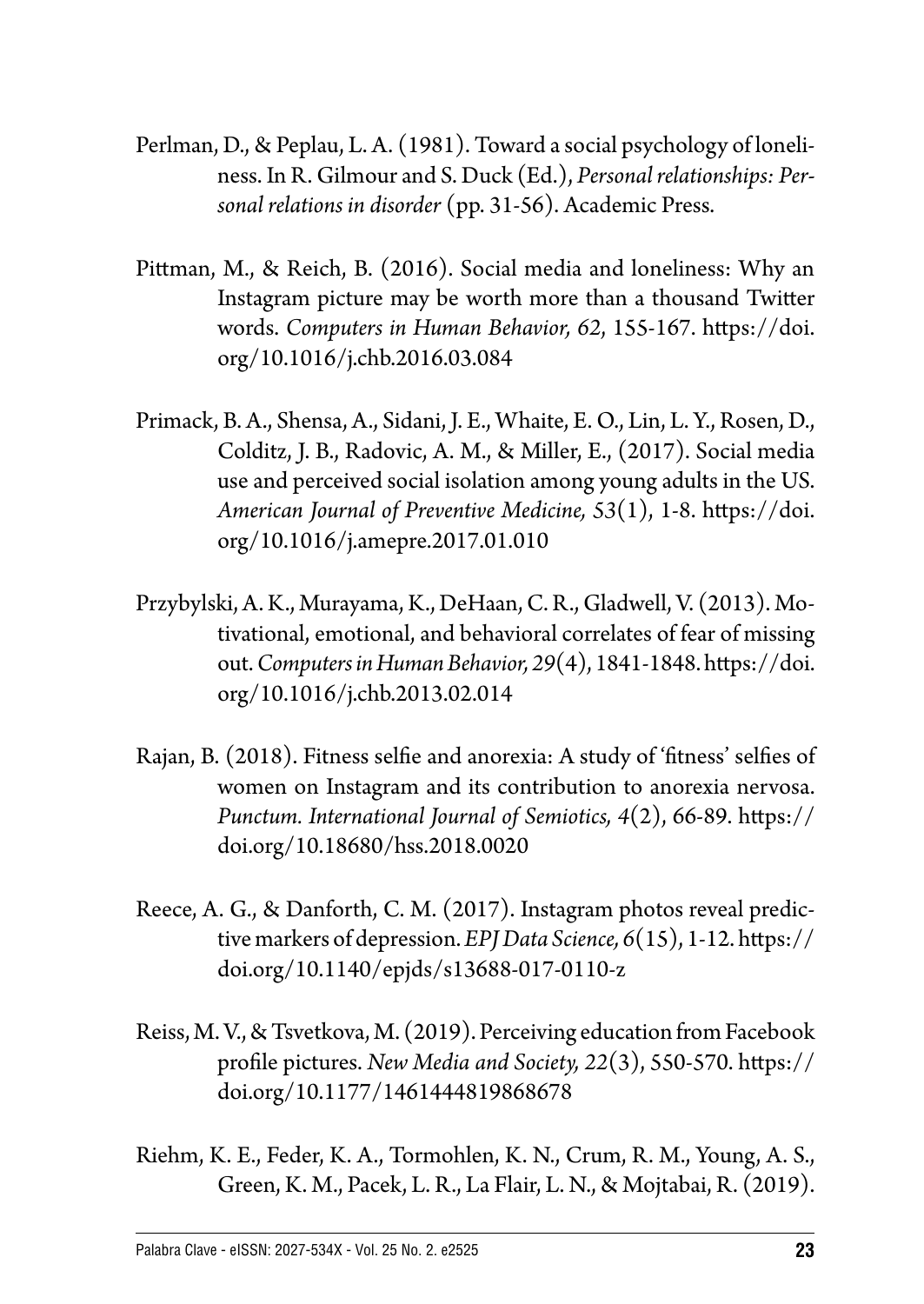Associations Between Time Spent Using Social Media and Internalizing and Externalizing Problems Among US Youth. *JAMA Psychiatry, 76*, 1266-1273. [https://doi.org/10.1001/jamapsychi](https://doi.org/10.1001/jamapsychiatry.2019.2325)[atry.2019.2325](https://doi.org/10.1001/jamapsychiatry.2019.2325)

- Riordan, B., Cody, L., Flett, J., Conner, T., Hunter, J., & Scarf, D. (2018). The development of a single item FoMO (Fear of Missing Out) scale. *Current Psychology, 39*(4), 1215-1220. [https://doi.org/10.1007/](https://doi.org/10.1007/s12144-018-9824-8) [s12144-018-9824-8](https://doi.org/10.1007/s12144-018-9824-8)
- Rozgonjuk, D., Sindermann, C., Elhai, J. D., & Montag, C. (2020). Fear of Missing Out (FoMO) and social media's impact on daily-life and productivity at work: Do WhatsApp, Facebook, Instagram, and Snapchat Use Disorders mediate that association? *Addictive Behaviors, 110*. <https://doi.org/10.1016/j.addbeh.2020.106487>
- Russell, D., Peplau, L. A., & Cutrona, C. E. (1980). The revised UCLA Loneliness Scale: Concurrent and discriminant validity evidence. *Journal of Personality and Social Psychology, 39*(3), 472-480. [https://](https://doi.org/10.1037/0022-3514.39.3.472) [doi.org/10.1037/0022-3514.39.3.472](https://doi.org/10.1037/0022-3514.39.3.472)
- Ryan, T., & Xenos, S. (2011). Who Uses Facebook? An investigation into the relationship between the big five, shyness, narcissism, loneliness, and Facebook usage. *Computers in Human Behaviour, 27*(5),1658- 64. <https://doi.org/10.1016/j.chb.2011.02.004>
- Salomon, D. (2013). Moving on Facebook: Using Instagram to connect with undergraduates and engage in teaching and learning. *College & Research Libraries News, 74*(8), 408-412. [https://doi.org/10.5860/](https://doi.org/10.5860/crln.74.8.8991) [crln.74.8.8991](https://doi.org/10.5860/crln.74.8.8991)
- Sheldon, P., & Bryant. K. (2016). Instagram: Motives for its use and relationship to narcissism and contextual age. *Computers in Human Behavior, 58*, 89-97. <https://doi.org/10.1016/j.chb.2015.12.059>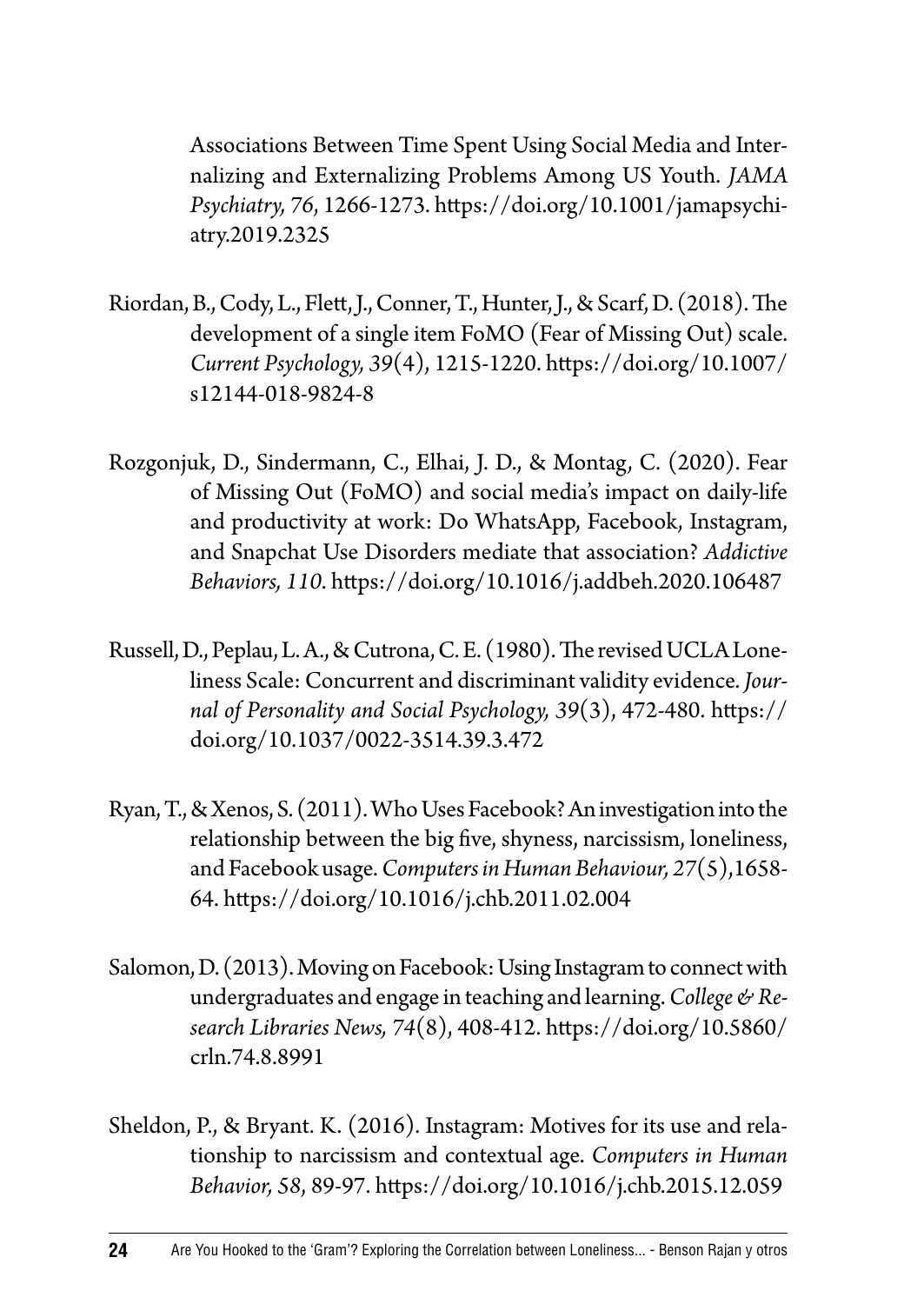- Song, H., Zmyslinski-Seelig, A., Kim, J., Drent, A., Victor, A., Omori, K., & Allen, M. (2014). Does Facebook make you lonely?: A meta analysis. *Computers in Human Behavior, 36*, 446-452. [https://doi.](https://doi.org/10.1016/j.chb.2014.04.011) [org/10.1016/j.chb.2014.04.011](https://doi.org/10.1016/j.chb.2014.04.011)
- Stapleton, P., Luiz, G., & Chatwin, H. (2017). General validation: The role of social comparison in use of Instagram among engineering adults. *Cyberpsychology, Behavior and Social Networking, 20*(3), 142-149. <https://doi.org/10.1089/cyber.2016.0444>
- Tandoc, E. C., Ferrucci, P., & Duffy, M. (2015). Facebook use, envy, and depression among college students: Is Facebooking depressing? *Computers in Human Behavior, 43*, 139–146. [https://doi.org/10.1016/j.](https://doi.org/10.1016/j.chb.2014.10.053) [chb.2014.10.053](https://doi.org/10.1016/j.chb.2014.10.053)
- Turkle, S. (2012). *Alone together: Why we expect more from technology and less from each other*. Basic Books.
- Twenge, J. M., Joiner, T. E., Rogers, M. L., & Martin, G. N. (2017). Increases in depressive symptoms, suicide-related outcomes, and suicide rates among U.S. adolescents after 2010 and links to increased new media screen time. *Clinical Psychological Science, 6*(1), 3–17. <https://doi.org/10.1177/2167702617723376>
- Vogel, E., Rose, J., Roberts, L., & Eckles, K. (2014). Social comparison, social media, and self-esteem. *Psychology of Popular Media Culture, 3*(2). 206-222.<https://doi.org/10.1037/ppm0000047>
- Wang, K., Frison, E., Eggermont, S., & Vandenbosch, L. (2018). Active public Facebook use and adolescents' feelings of loneliness: Evidence for a curvilinear relationship. *Journal of Adolescence, 67*, 35- 44. <https://doi.org/10.1016/j.adolescence.2018.05.008>
- Weiss, R. S. (1973). *Loneliness: The experience of emotional and social isolation*. The MIT Press.